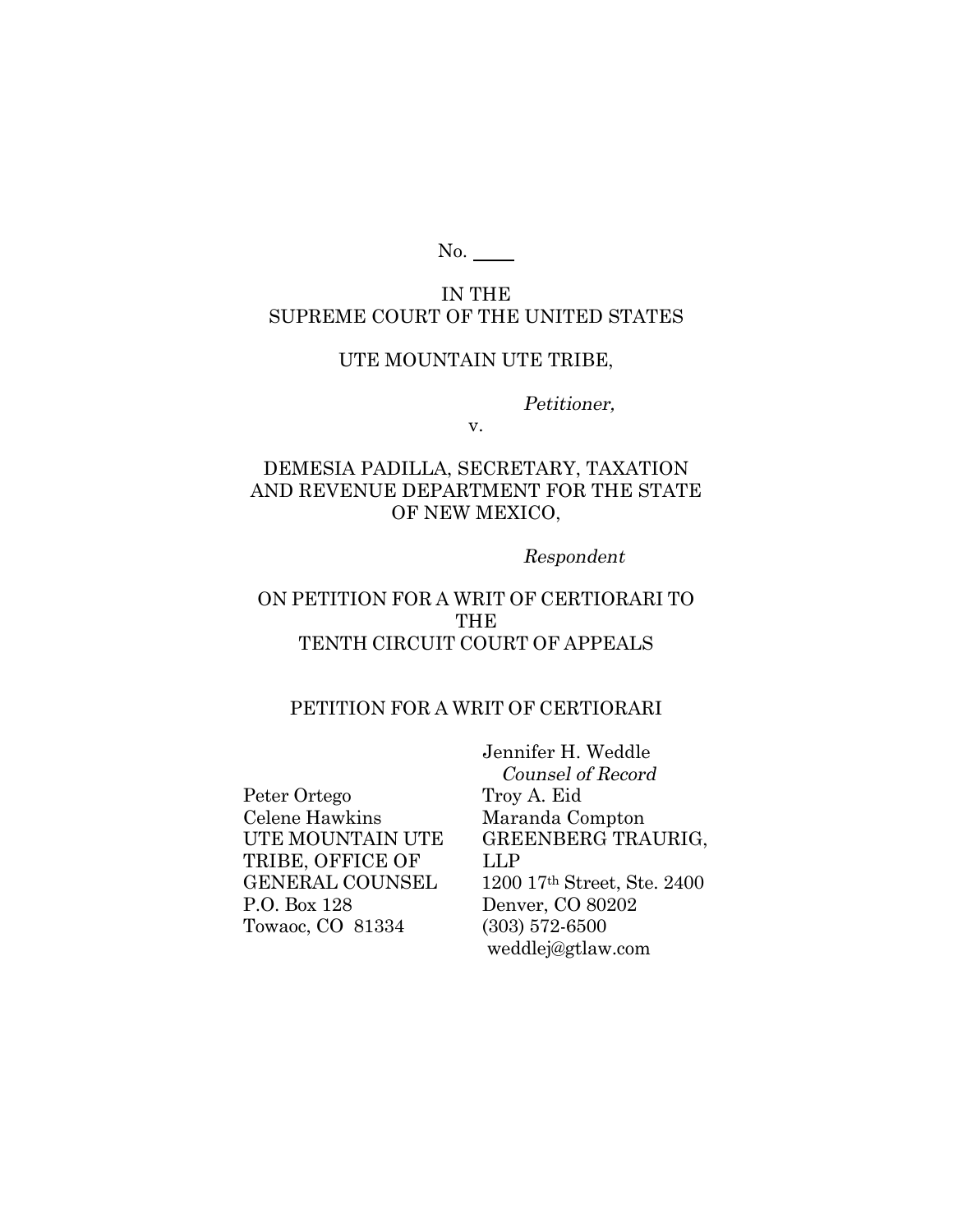## QUESTIONS PRESENTED

- 1. Does a state have the power to tax minerals production within the territorial boundaries of an Indian nation when the state provides no services in that location whatsoever, and where the tribe's members cannot even vote in that state's elections, amounting to taxation without representation?
- 2. Does Cotton Petroleum Corp. v. New Mexico, 490 U.S. 163 (1989), permit New Mexico to tax oil and gas operators' activities on Indian trust land even where, as here, "the State has nothing to do with the on-reservation activity, save tax it"?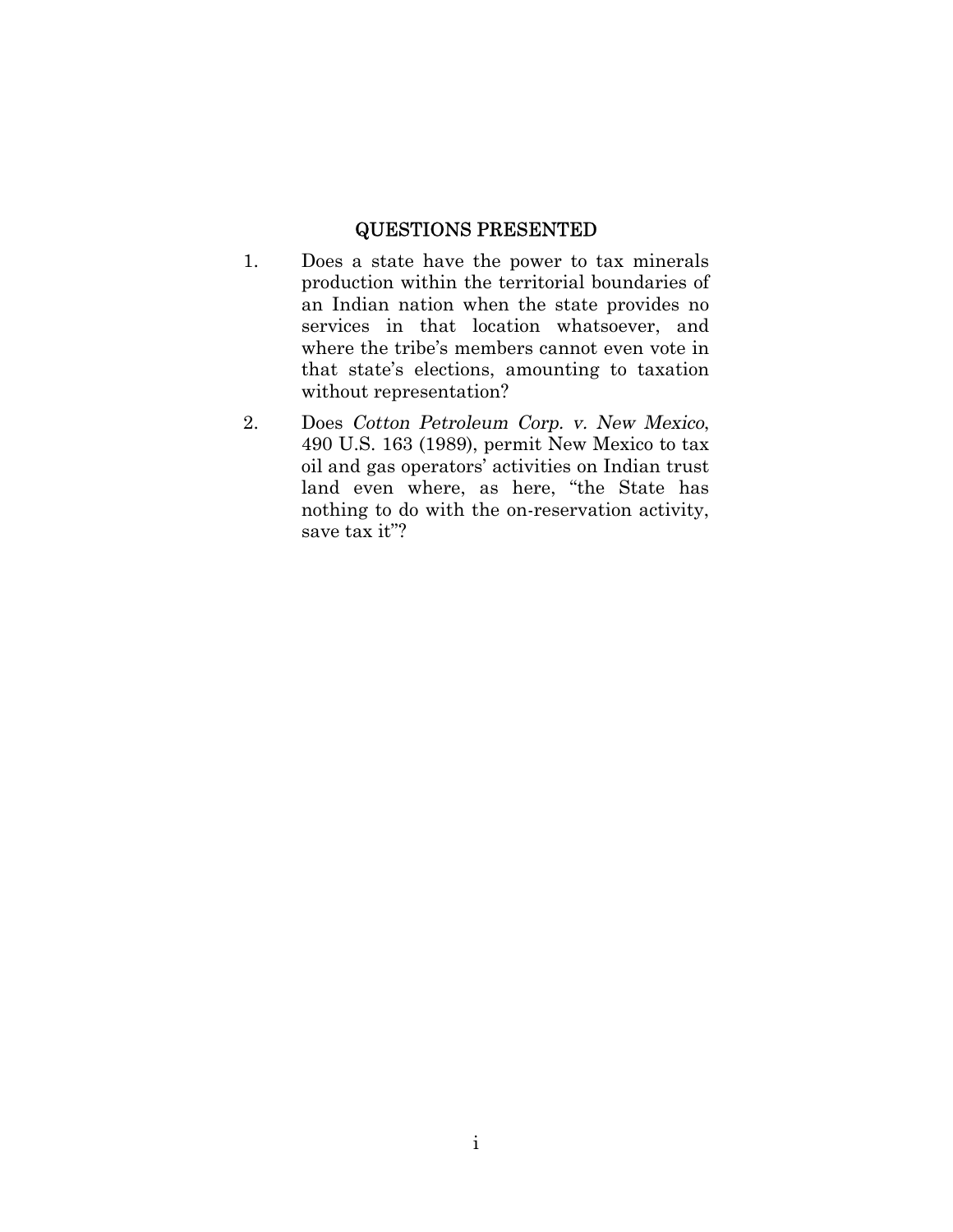# PARTIES TO THE PROCEEDING

The petitioner, the Ute Mountain Ute Tribe, is a federally-recognized Indian tribe. The respondent, Secretary Padilla, is an individual and officer of the government of the State of New Mexico.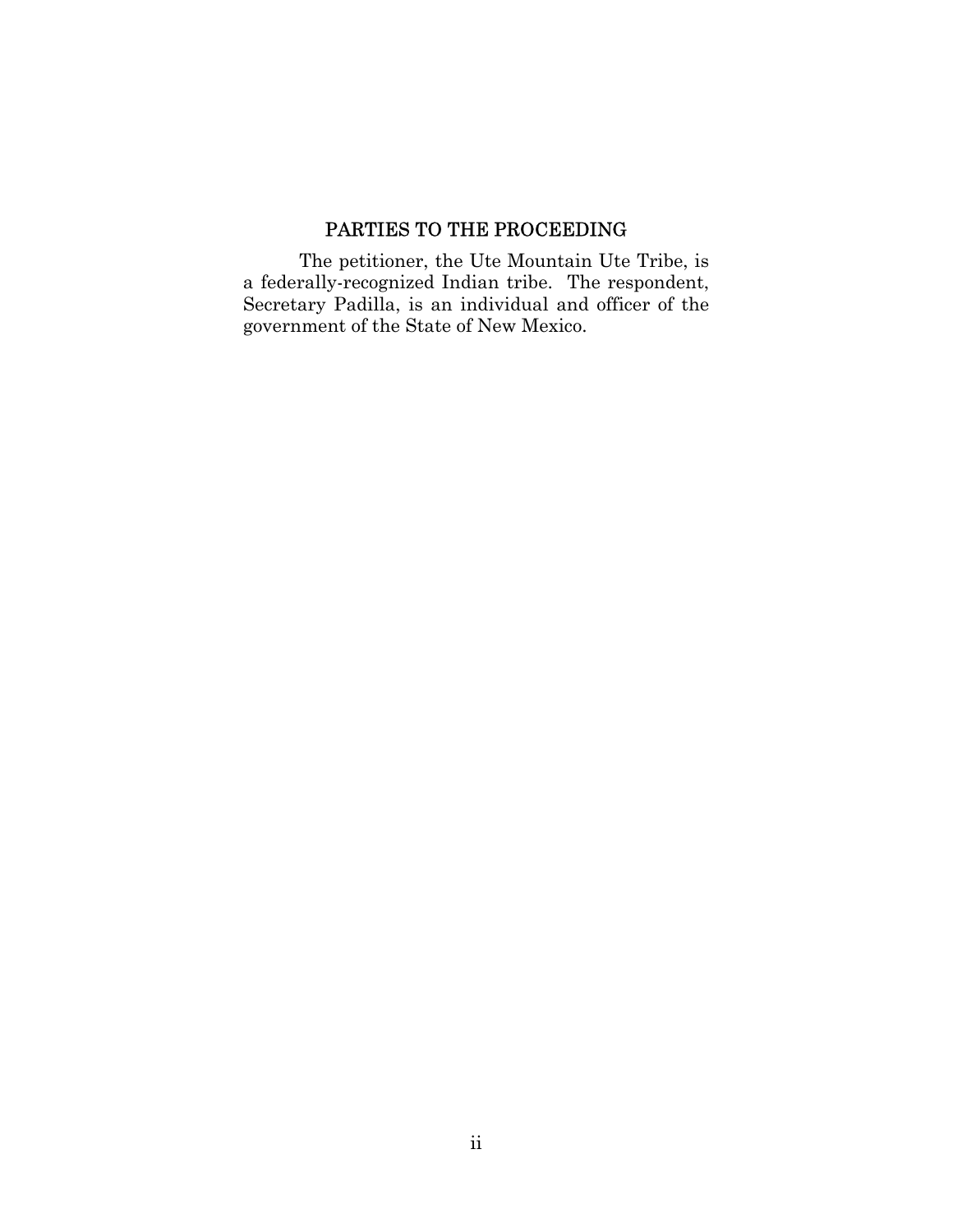# TABLE OF CONTENTS

| PETITION FOR A WRIT OF CERTIORARI1                                                                                                                                                                                                                                                                                                                      |
|---------------------------------------------------------------------------------------------------------------------------------------------------------------------------------------------------------------------------------------------------------------------------------------------------------------------------------------------------------|
|                                                                                                                                                                                                                                                                                                                                                         |
|                                                                                                                                                                                                                                                                                                                                                         |
| STATUTES AND TREATIES INVOLVED 1                                                                                                                                                                                                                                                                                                                        |
|                                                                                                                                                                                                                                                                                                                                                         |
| $\mathbf{A}$                                                                                                                                                                                                                                                                                                                                            |
| <b>B.</b>                                                                                                                                                                                                                                                                                                                                               |
| REASONS FOR GRANTING THIS PETITION7                                                                                                                                                                                                                                                                                                                     |
| There Is No Basis in Law for the Tenth<br>$\mathbf{L}$<br>Circuit to Overturn Judge Parker's<br>Findings or for New Mexico to Be Able to<br>Undercut the Sovereign Governmental<br>Taxing and Regulatory Authority of the<br>Tribe Where New Mexico Provides No On-<br>Reservation Services to the Tribe or Its<br>Members or to the Tribe's Non-Indian |
| The New Rule Crafted by the Tenth<br>II.<br>Circuit Eviscerates This Court's Precedents                                                                                                                                                                                                                                                                 |
| A. The Majority Concocts a New<br>Categorical Federal Preemption Analysis for<br>Disputes Involving State Taxation of Non-<br>Indian, On-Reservation Activities That Sits                                                                                                                                                                               |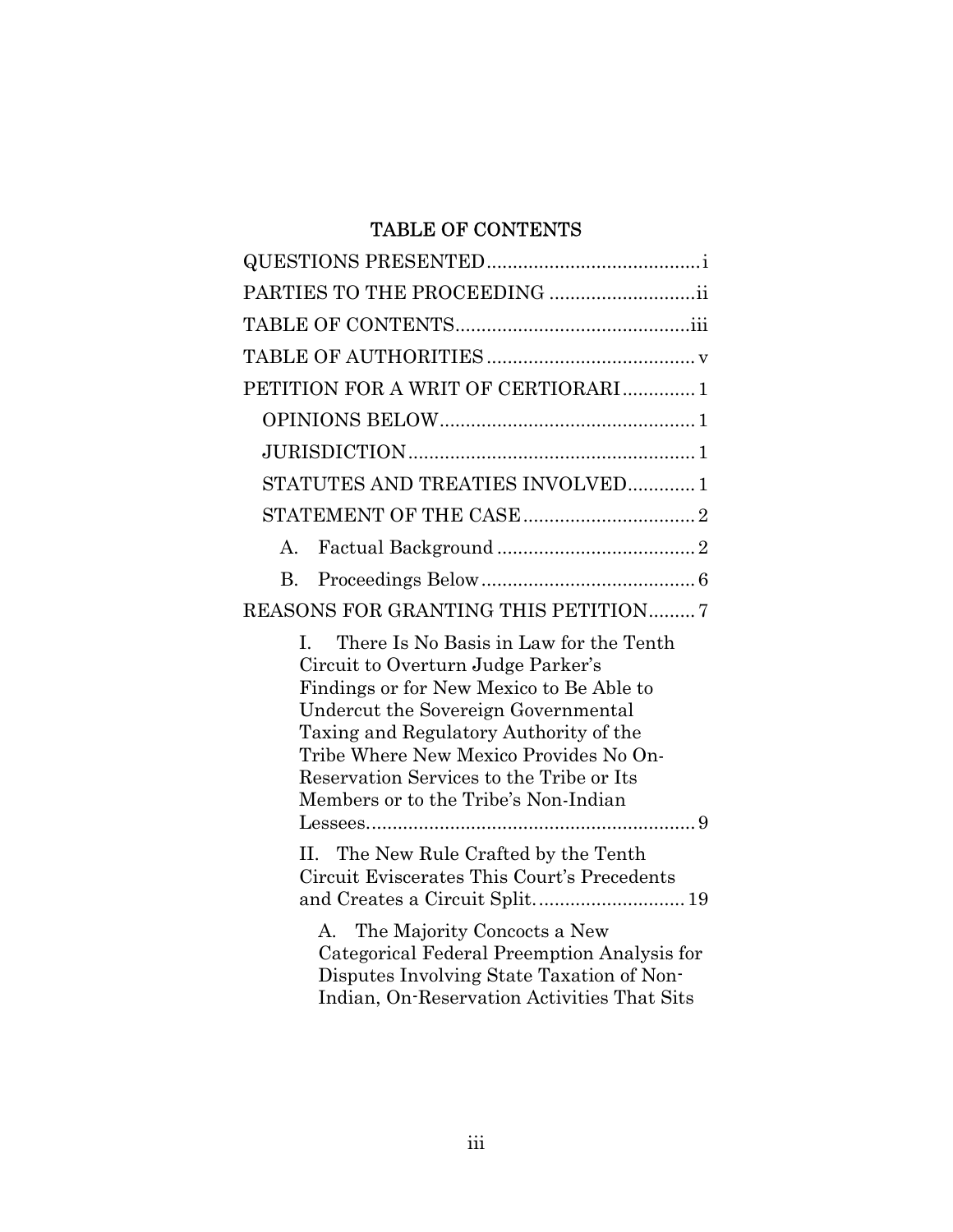| in Direct Conflict with the Particularized                                                                                                                                |
|---------------------------------------------------------------------------------------------------------------------------------------------------------------------------|
| B. The Majority's Rigid Application of<br>Cotton Petroleum Fails to Recognize Recent<br>Congressional Support for Increased Tribal<br>Control Over Minerals Development24 |
| C. The Tenth Circuit's Analysis Regarding<br>Federal Interest Is Improperly Narrow and                                                                                    |
| D. The Tenth Circuit's New Rule Invites<br>Confusion Among Courts Applying Federal                                                                                        |
|                                                                                                                                                                           |
|                                                                                                                                                                           |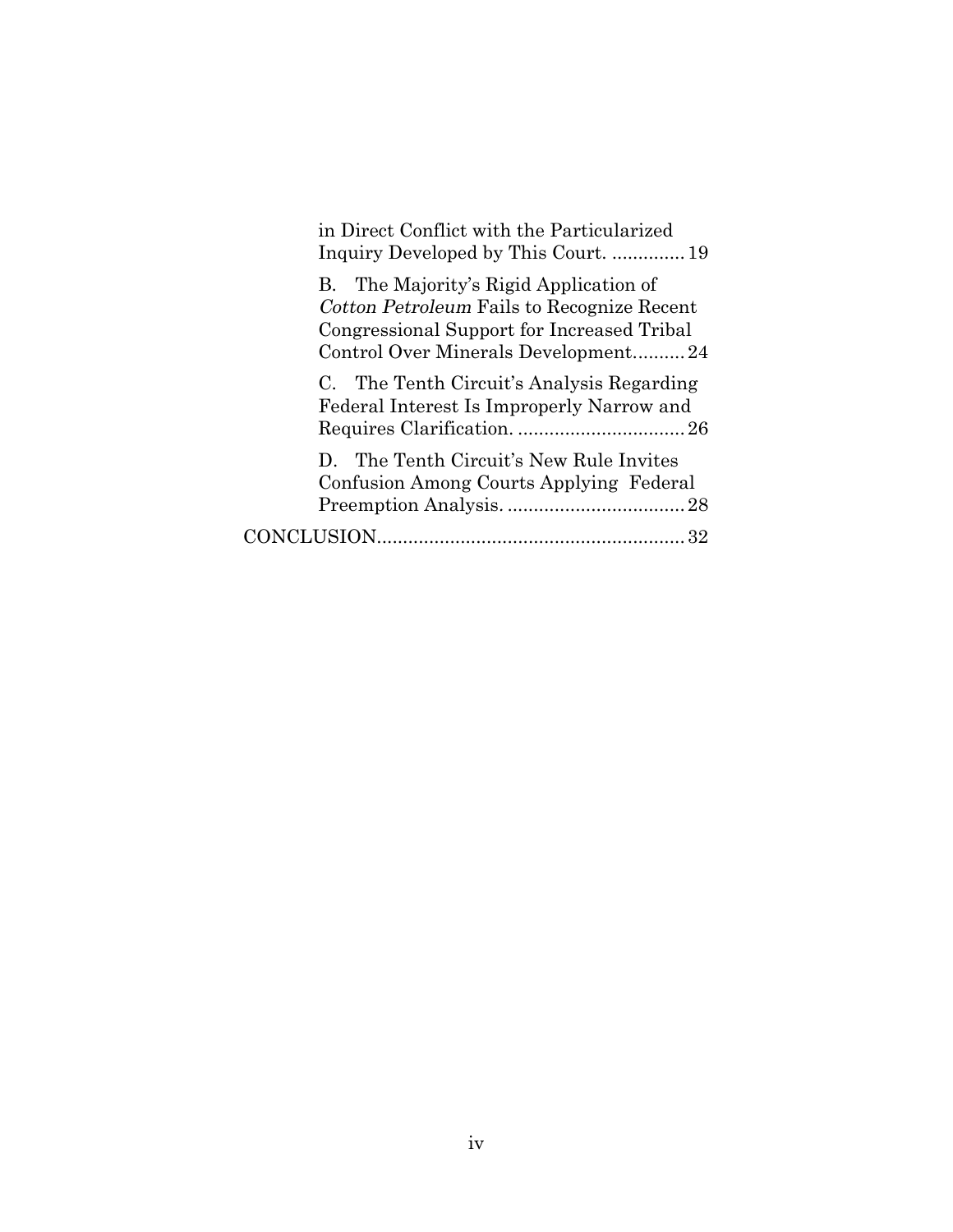# TABLE OF AUTHORITIES

# Federal Cases

| Amedeo v. Zant,                                                      |
|----------------------------------------------------------------------|
| Anderson v. Bessemer City,                                           |
| Anderson v. Bessemer City,                                           |
| Cotton Petroleum Corp. v. New Mexico,                                |
| Crow Tribe of Indians v. Montana,<br>819 F.2d 899 (9th Cir. 1987) 14 |
| Hodgson v. Okada,                                                    |
| Hoopa Valley Tribe v. Nevins,                                        |
| Inwood Labs., Inc. v. Ives Labs., Inc.,                              |
| McClanahan v. Ariz. Tax Comm'n,                                      |
| McCulloch v. Maryland,                                               |
| Montana v. Crow Tribe of Indians,                                    |
| New Mexico v. Mescalero Apache Tribe,                                |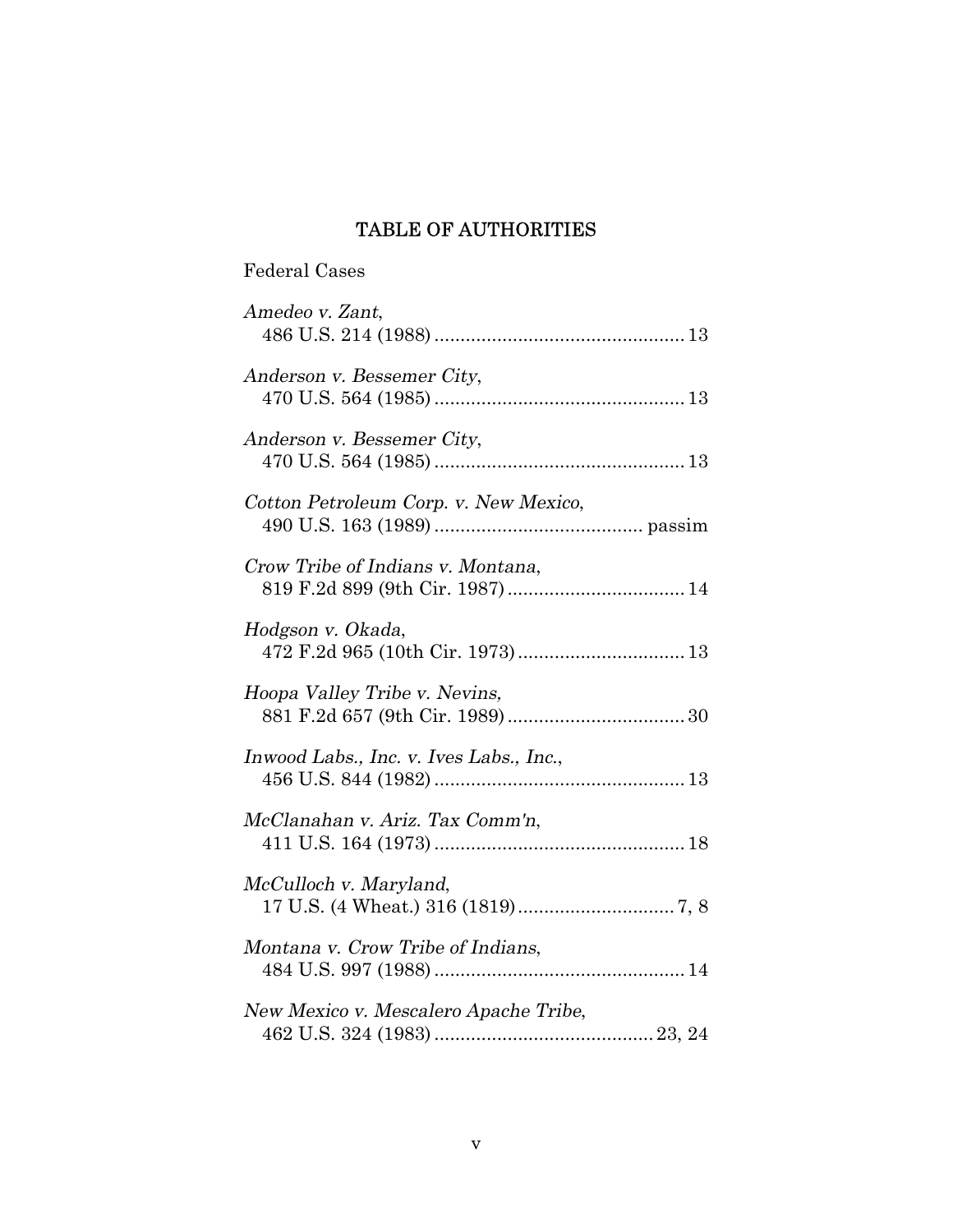| Okla. Tax Comm'n v. Sac and Fox Nation,                                          |
|----------------------------------------------------------------------------------|
| Oklahoma Tax Comm'n v. Chickasaw Nation,                                         |
| Ramah Navajo School Bd. v. Bureau of Revenue of<br>New Mexico,                   |
| U.S. Airways, Inc. v. O'Donnell,                                                 |
| Ute Mountain Ute Tribe v. Homans,<br>775 F. Supp. 2d 1259 (D. N.M. 2009)  passim |
| Ute Mountain Ute Tribe v. Rodriguez,                                             |
| Wagnon v. Prairie Band Potowatomi Nation,                                        |
| Warren Trading Post Co.,                                                         |
| <b>State Cases</b>                                                               |
| Oklahoma Tax Commission v. City Bending of<br>Muskogee                           |
| Texaco, Inc. v. San Juan County,                                                 |
| <b>Federal Statutes</b>                                                          |
|                                                                                  |
|                                                                                  |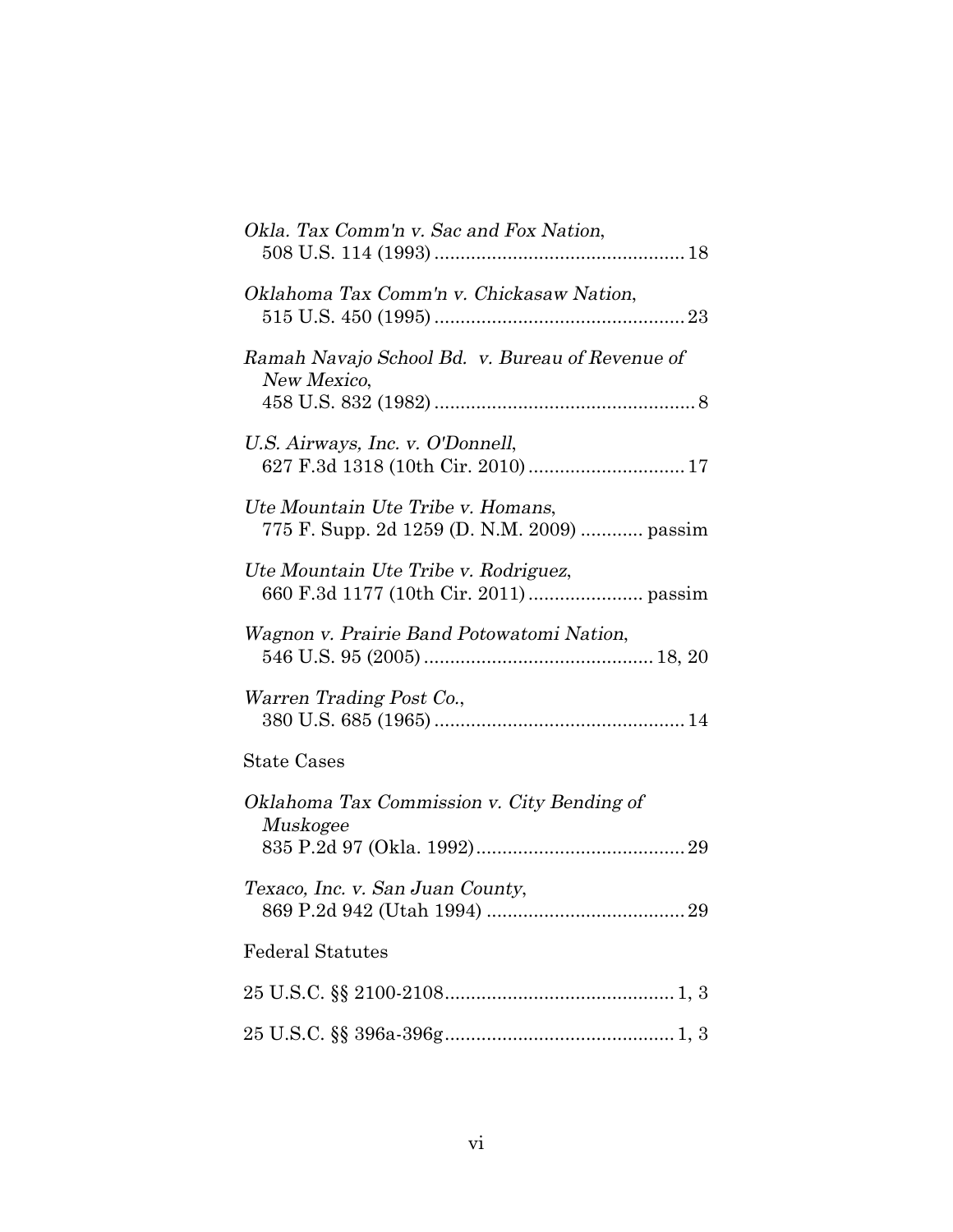| Energy Policy Act of 2005,<br>P.L. 109-58, 119 Stat. 770, Title V (2005)25                                                                               |
|----------------------------------------------------------------------------------------------------------------------------------------------------------|
| <b>State Statutes</b>                                                                                                                                    |
|                                                                                                                                                          |
| <b>Federal Regulations</b>                                                                                                                               |
|                                                                                                                                                          |
| 75 FED. REG. 60,810,                                                                                                                                     |
| <b>Other Authorities</b>                                                                                                                                 |
| Judith Royster, <i>Practical Sovereignty, Political</i><br>Sovereignty, and the Indian Tribal Energy<br>Development and Self-Determination Act, 12 Lewis |

& Clark L. Rev. 1065 (Winter 2008)......................25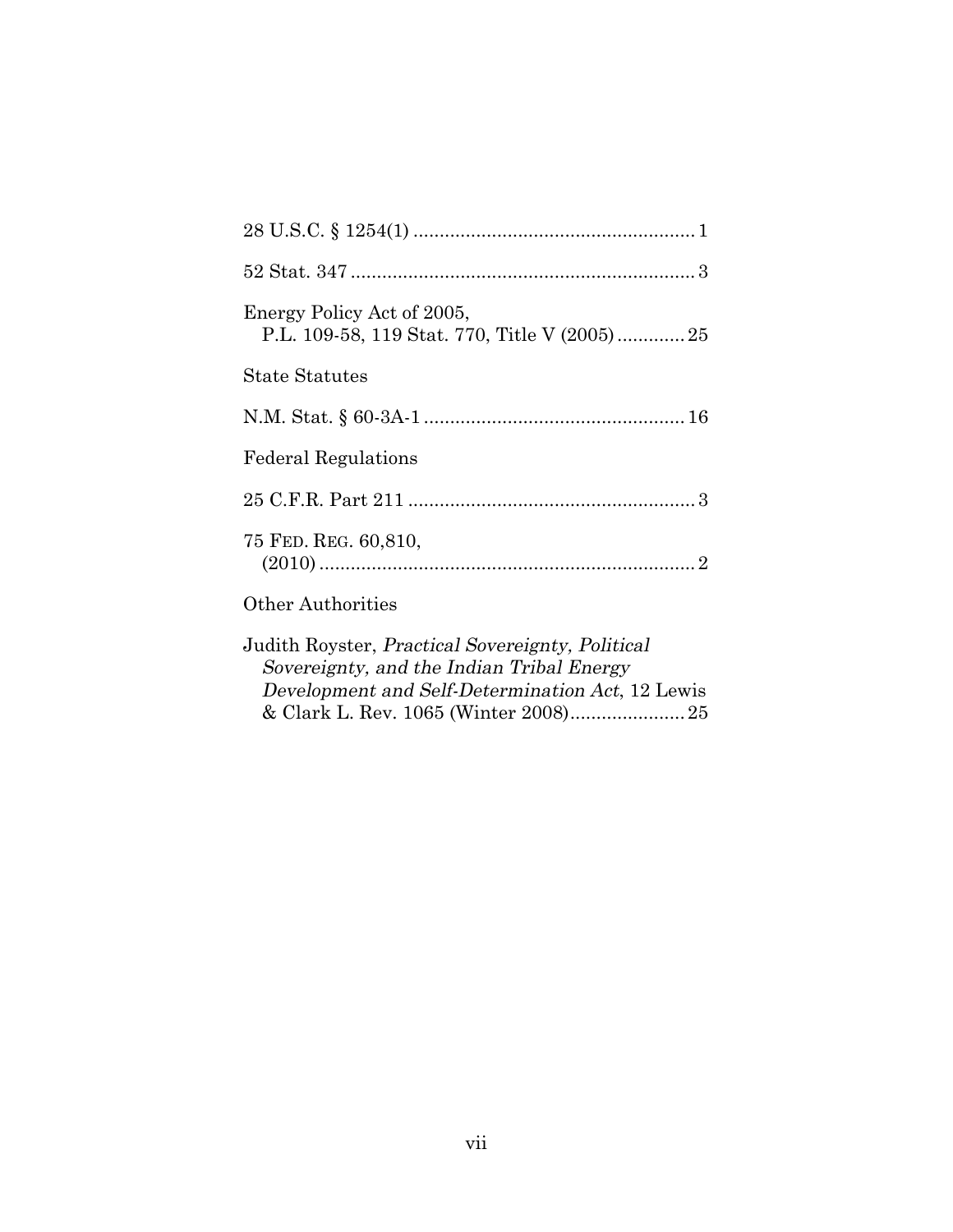#### PETITION FOR A WRIT OF CERTIORARI

The Ute Mountain Ute Tribe respectfully petitions for a writ of certiorari to review the judgment of the Tenth Circuit Court of Appeals.

## OPINIONS BELOW

The opinion of the Court of Appeals is reported at 660 F.3d 1177, and is reprinted in the Appendix to this Petition ("Pet. App.") at 1a-60a. The District Court opinion is reported at 775 F. Supp. 2d 1259, and is reprinted at Pet. App. 62a-136a.

#### **JURISDICTION**

The Court of Appeals, entered its judgment on July 27, 2011, and denied a petition for rehearing en banc on September 12, 2011, order reprinted at Pet. App. 61a, and issued its mandate in this case on September 20, 2011. This Court has jurisdiction under 28 U.S.C. § 1254(1).

#### STATUTES AND TREATIES INVOLVED

This case involves the federal statutes regulating minerals development on tribal lands, specifically the Indian Minerals Leasing Act, 25 U.S.C. §§ 396a-396g, and the Indian Mineral Development Act, 25 U.S.C. §§ 2100-2108. The pertinent portions of these laws are reproduced at Pet. App. 148a-153a.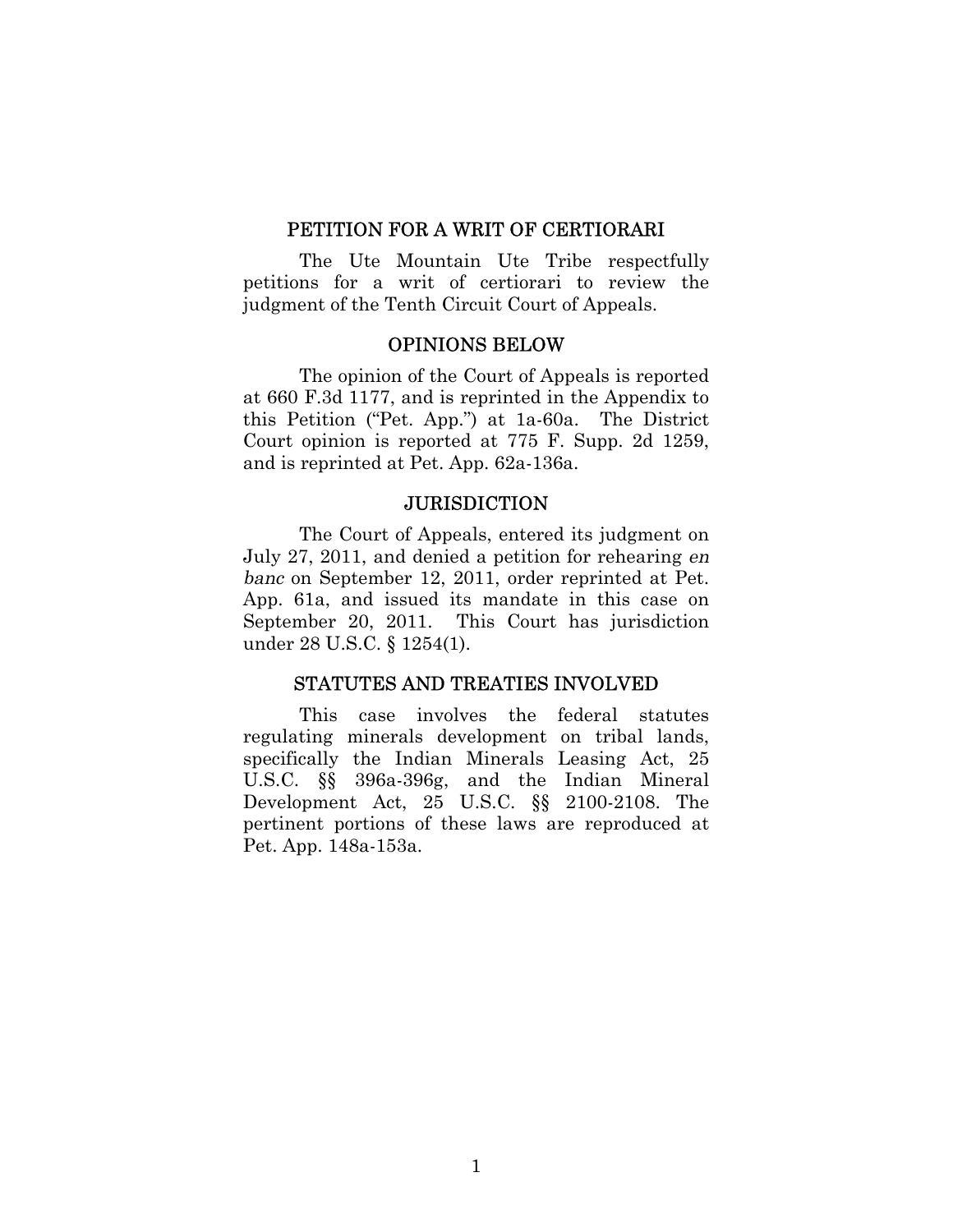#### STATEMENT OF THE CASE

#### A. Factual Background

The Ute Mountain Ute Tribe ("Tribe") is a federally-recognized Indian tribe.1 The Tribe's governmental seat is located in Towaoc, Colorado, although the Ute Mountain Ute Reservation ("Reservation") straddles portions of Colorado, Utah and New Mexico. The New Mexico portion of the Reservation ("the New Mexico Lands") was set aside for the Tribe by an 1895 Act of Congress.2 All of the New Mexico Lands are held by the United States in trust for the Tribe.3 No one resides on the New Mexico Lands and hence, no Tribal members resident on the Reservation are New Mexico voters. Rather, the New Mexico Lands are used by the Tribe exclusively for livestock grazing and oil and gas development.4 New Mexico provides no services of any kind on the Reservation.<sup>5</sup>

The Tribe has just over 2,000 members, 38.5 percent of whom lived below the poverty line at the time of the  $2000$  census.<sup>6</sup> The average per capita income of Tribal members was \$8,159 during the 2000 census, approximately half the average for the residents of the nearest off-reservation counties: Montezuma County, Colorado and San Juan County, New Mexico.7 In 2000, the official unemployment rate among Tribal members was 11.3 percent, as

<sup>1</sup> 75 FED. REG. 60,810, 60,813 (Oct. 1, 2010).

<sup>2</sup> 28 Stat. 677, Pet. App. 65a, 147a (Finding 9).

<sup>3</sup> Pet. App. 66a, 76a (Findings 15, 103).

<sup>4</sup> Pet. App. 66a (Findings 16-17, 19).

<sup>5</sup> Pet. App. 67a, 92a (Findings 28, 245).

<sup>6</sup> Pet. App. 64a, 100a (Findings 3, 308).

<sup>7</sup> Pet. App. 99a-100a (Findings 305-306).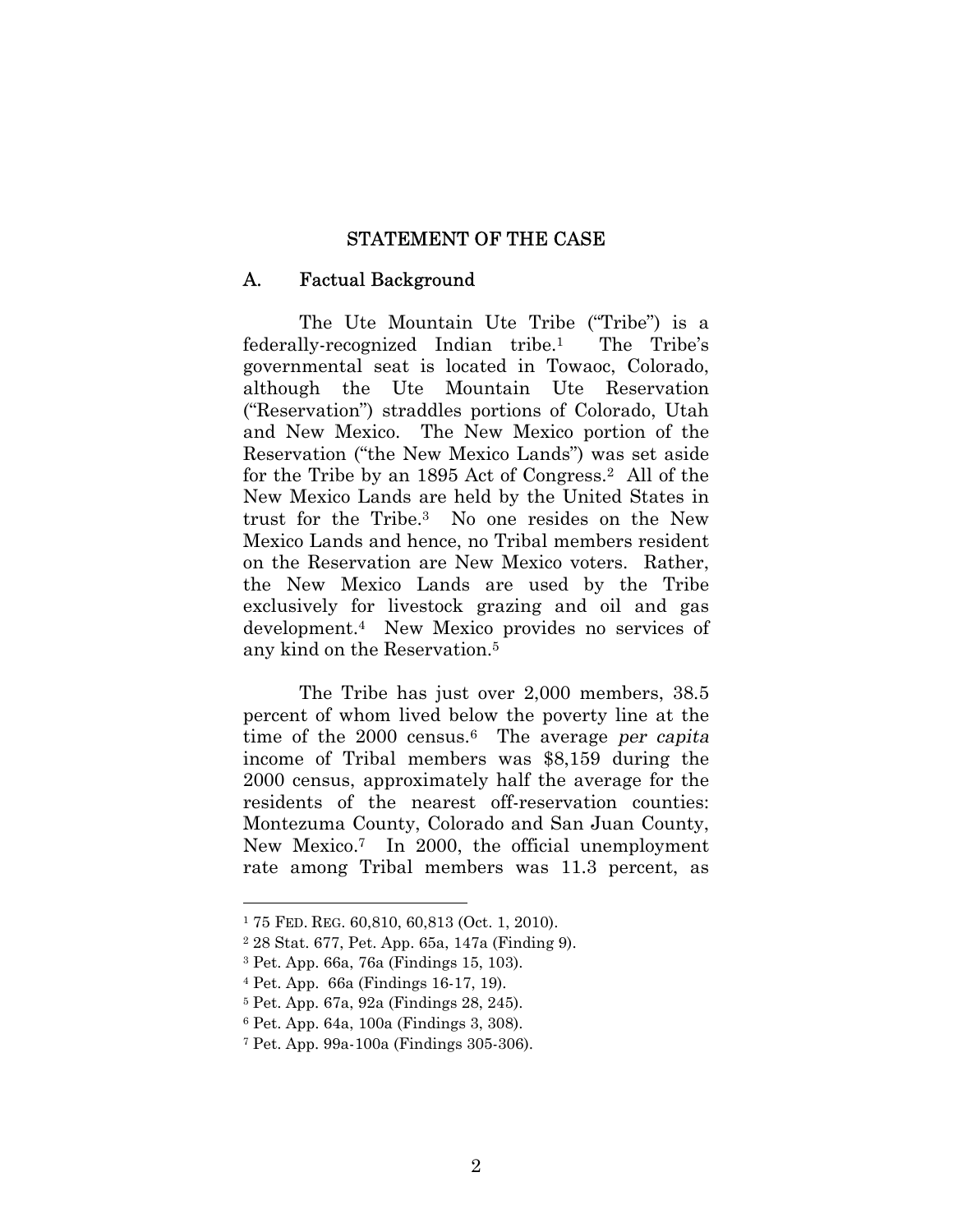compared to a range of 2.7 percent to 5.5 percent in the corresponding counties and states.<sup>8</sup>

Oil and gas leasing of the New Mexico Lands began in the 1950s.9 Leasing on the New Mexico Lands has always been a federal and tribal concern, and not a state one. Leases were originally entered into pursuant to Indian-specific laws such as the Act of May 11, 1938, 52 Stat. 347, the Indian Mineral Leasing Act, 25 U.S.C. §§ 396a-396g. <sup>10</sup> Today, most of the minerals development agreements the Tribe negotiates and enters into are made pursuant to the Indian Mineral Development Act of 1982, 25 U.S.C. §§ 2101-2108. <sup>11</sup> These agreements expand the Tribe's opportunity to be an active participant in development of its mineral resources.12 All leases and associated agreements on the New Mexico Lands require the approval of the Secretary of the Interior, whose authority has been delegated to the Bureau of Indian Affairs (BIA).13 Surface management, including the granting of easements and oversight of cultural resources, is the responsibility of the BIA and the Tribe.14 Under federal law,15 all downhole oil and gas operations are supervised by the Bureau of Land Management (BLM), in cooperation with the BIA and the Tribe.<sup>16</sup> On the New Mexico Lands, BLM approves permits to drill and the disposal of

<sup>8</sup> Pet. App. 100a (Finding 307).

<sup>9</sup> Pet. App. 77a (Finding 114).

<sup>10</sup> Pet. App. 77a (Finding 113).

<sup>11</sup> Pet. App. 77a (Finding 115).

<sup>12</sup> Pet. App. 78a (Findings 119-124).

<sup>13</sup> Pet. App. 78a-79a (Findings 125, 129-130).

<sup>14</sup> Pet. App. 81a (Findings 148, 149, 155).

<sup>15</sup> 25 U.S.C. § 396d, Pet. App. 148a; 25 C.F.R. Part 211, Pet.

App. 148a, 154a-159a.

<sup>16</sup> Pet. App. 79a-81a (Findings 138-145, 150-155).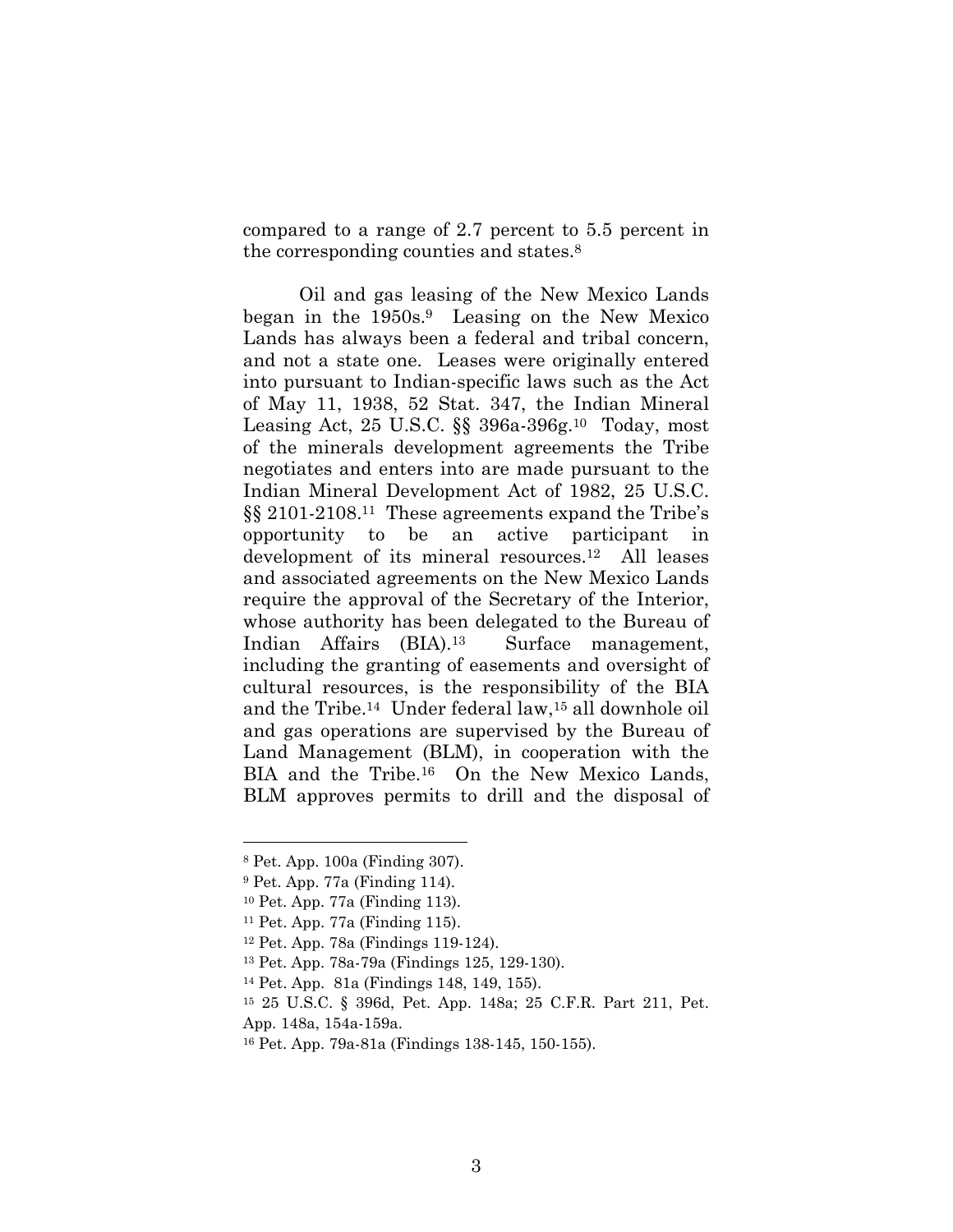water, protects the mechanical integrity of the wells, and oversees the abandonment and plugging of wells, among other operational activities.<sup>17</sup> There is no provision in federal or Tribal law for State approval of any oil and gas activities on the New Mexico Lands, and the District Court found the economic value of New Mexico's potential services to oil and gas operators on the Reservation to be de minimis at most.18 The District Court also concluded that federal regulation of oil and gas operations on the Tribe's lands is exclusive.<sup>19</sup>

This exclusivity arises both because of the extensive nature of the federal regulatory scheme and the specific sovereign decisions of the Tribe, over a period of many years, to control the development of its Reservation oil and gas resources. Since 1992, the Tribe has barred New Mexico officials from entering the Reservation without permission.20 Instead, the Tribe and the United States regulate on-Reservation oil and gas activities. All oil and gas operators on the New Mexico Lands pay royalties to the Tribe, and the federal Minerals Management Service performs royalty accounting and auditing in conjunction with the Tribe's own program.21 In 2007, the Tribe's oil and gas royalties totaled \$4,426.741.00, mostly from the New Mexico Lands.22 Royalties are distributed to Tribal members on a *per capita* basis.<sup>23</sup> Since 1983,

<sup>17</sup> Pet. App. 82a (Findings 158-165).

<sup>18</sup> Pet. App. 94a (Finding 264).

<sup>19</sup> Pet. App. 81-83a (Findings 142-168); Ute Mountain Ute Tribe v. Homans, 775 F. Supp. 2d 1259, 1289-1292 (D. N.M. 2009), Pet. App. 128a-131a.

<sup>20</sup> Pet. App. 87a (Finding 207).

<sup>21</sup> Pet. App. 79a (Findings 133-134).

<sup>22</sup> Pet. App. 96a (Finding 271).

<sup>23</sup> Pet. App. 95a (Findings 270).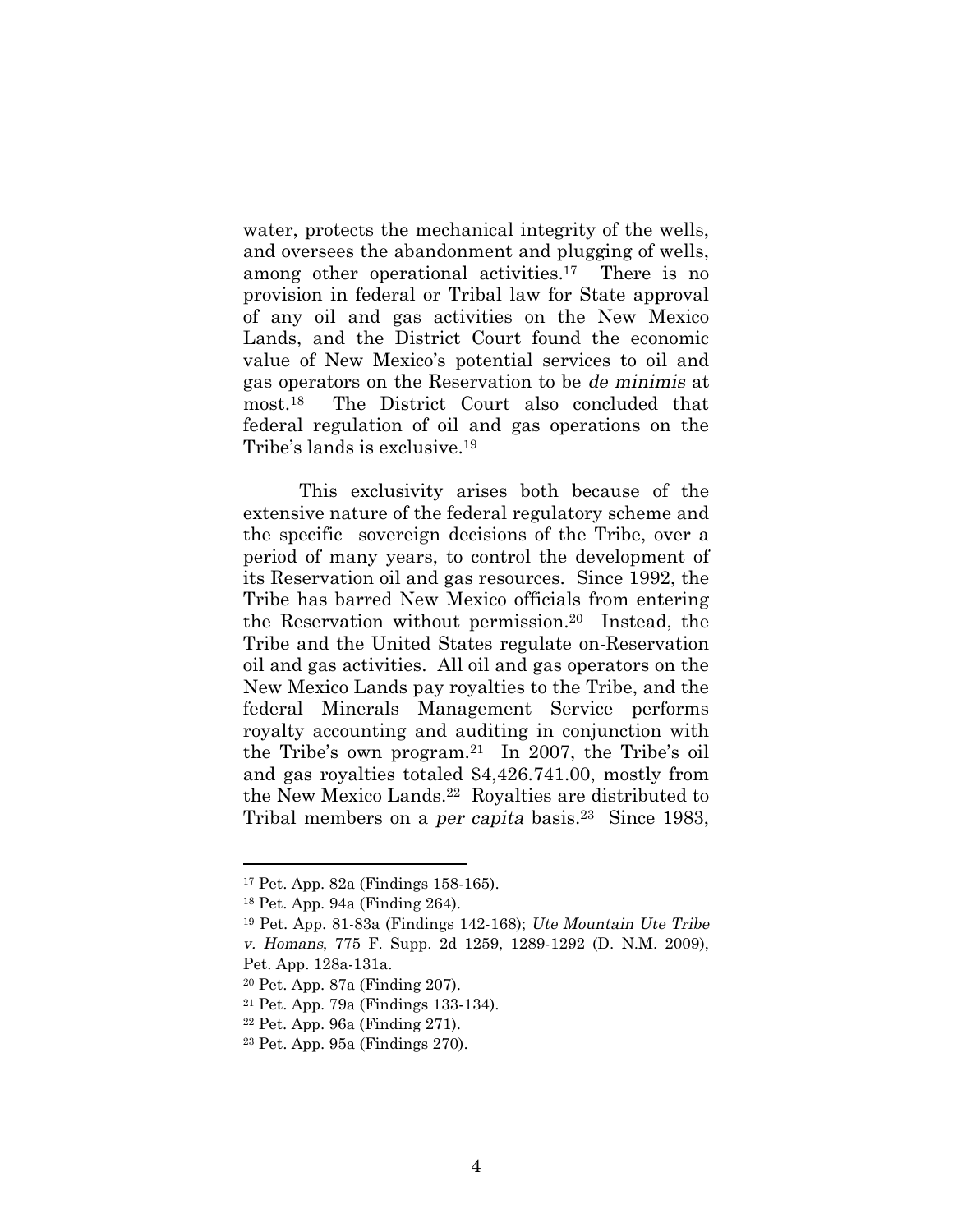the Tribe has also imposed taxes on reservation oil and gas development and uses that tax revenue to defray its costs of providing basic governmental services to Tribal members.<sup>24</sup>

New Mexico imposes five taxes on oil and gas development on the Tribe's lands: an Oil and Gas Severance Tax, an Oil and Gas Conservation Tax, an Oil and Gas Emergency School Tax, an Oil and Gas Ad Valorem Production Tax, and an Oil and Gas Ad Valorem Production Equipment Tax.25 The revenues from these taxes go variously to meet the State's debt obligations, are put into the State's General Fund, are allocated to local governments – not including the Tribe – and are used to pay for plugging abandoned wells elsewhere in New Mexico, a service that has never been utilized on the Reservation.26 For the years 2002-2007, the aggregate of the five New Mexico taxes on oil and gas production on the Tribe's lands totaled \$8,052,449.00, or a yearly average of over \$1.3 million.<sup>27</sup>

The District Court found that New Mexico's five taxes impose an economic burden on the Tribe and its members in a number of respects.28 If the State taxes were not in place, the Tribe could either keep taxes low to increase exploration and production endeavors from oil and gas operators or increase tribal taxes to directly generate revenue for the Tribe. If, under the first option, oil and gas operators experienced a decrease in taxes, they could seek to increase production on the Reservation by discovering

<sup>24</sup> Pet. App. 95a-96a (Findings 272-278).

<sup>25</sup> Pet. App. 88a (Finding 213).

<sup>26</sup> Pet. App. 89a-90a (Findings 222, 224, 227, 229, 232).

<sup>27</sup> Pet. App. 98a (Finding 293).

<sup>28</sup> Pet. App. 100a (Finding 310).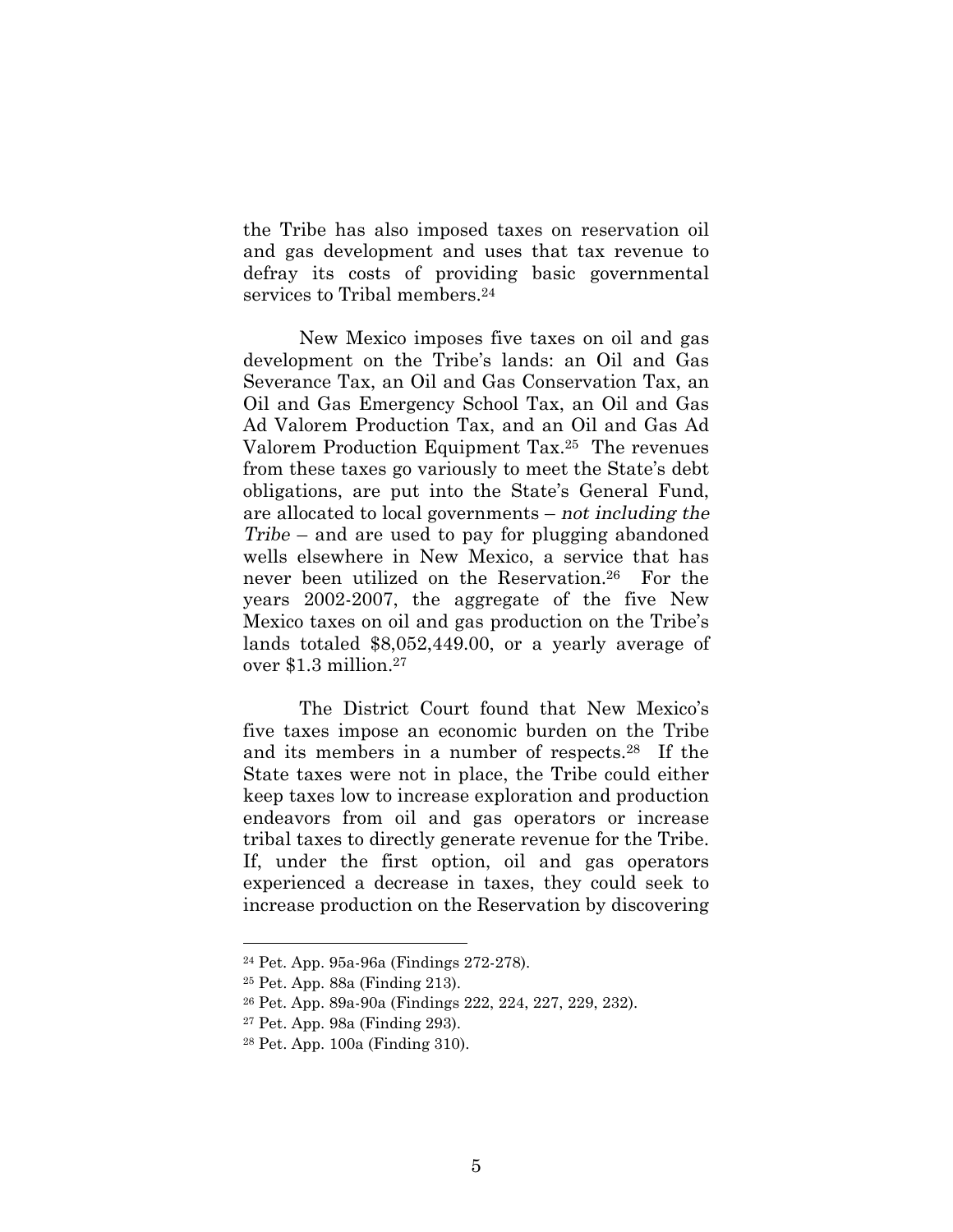new sources of oil and gas, by drilling infill wells on existing pools, or by bringing back into production wells that are not profitable under the current double taxation regime.29 The increase in production through discovery of new sources of oil and gas would increase the Tribe's revenue from royalties and the current taxes.30 Increased production through infill drilling or reopening closed wells on pools that lie within the Reservation would also increase the Tribe's revenue.<sup>31</sup> And if, as previously authorized by the Tribal Council, the Tribe were to impose taxes equivalent to those the State now imposes on Reservation oil and gas operators it would gain at least \$1.3 million per year, which would increase Tribal revenue from all sources by more than eight percent, or if that additional revenue were distributed per capita, the average annual income of Tribal members would increase by \$650.00.<sup>32</sup>

Thus, while the Tribe itself is largely impoverished and substantially burdened by New Mexico's taxes, it receives no direct governmental services of any kind from the State apart from the mere potential for access to its court system that citizens of all other states and foreign countries also enjoy.<sup>33</sup>

### B. Proceedings Below

The Tribe filed and prevailed upon an action in the U.S. District Court for the District of New Mexico challenging the New Mexico taxes imposed on non-

<sup>29</sup> Pet. App. 99a (Finding 299).

<sup>30</sup> Pet. App. 99a (Finding 300).

<sup>31</sup> Pet. App. 99a (Finding 301).

<sup>32</sup> Pet. App. 98a (Finding 297).

<sup>33</sup> Pet. App. 92a (Finding 246).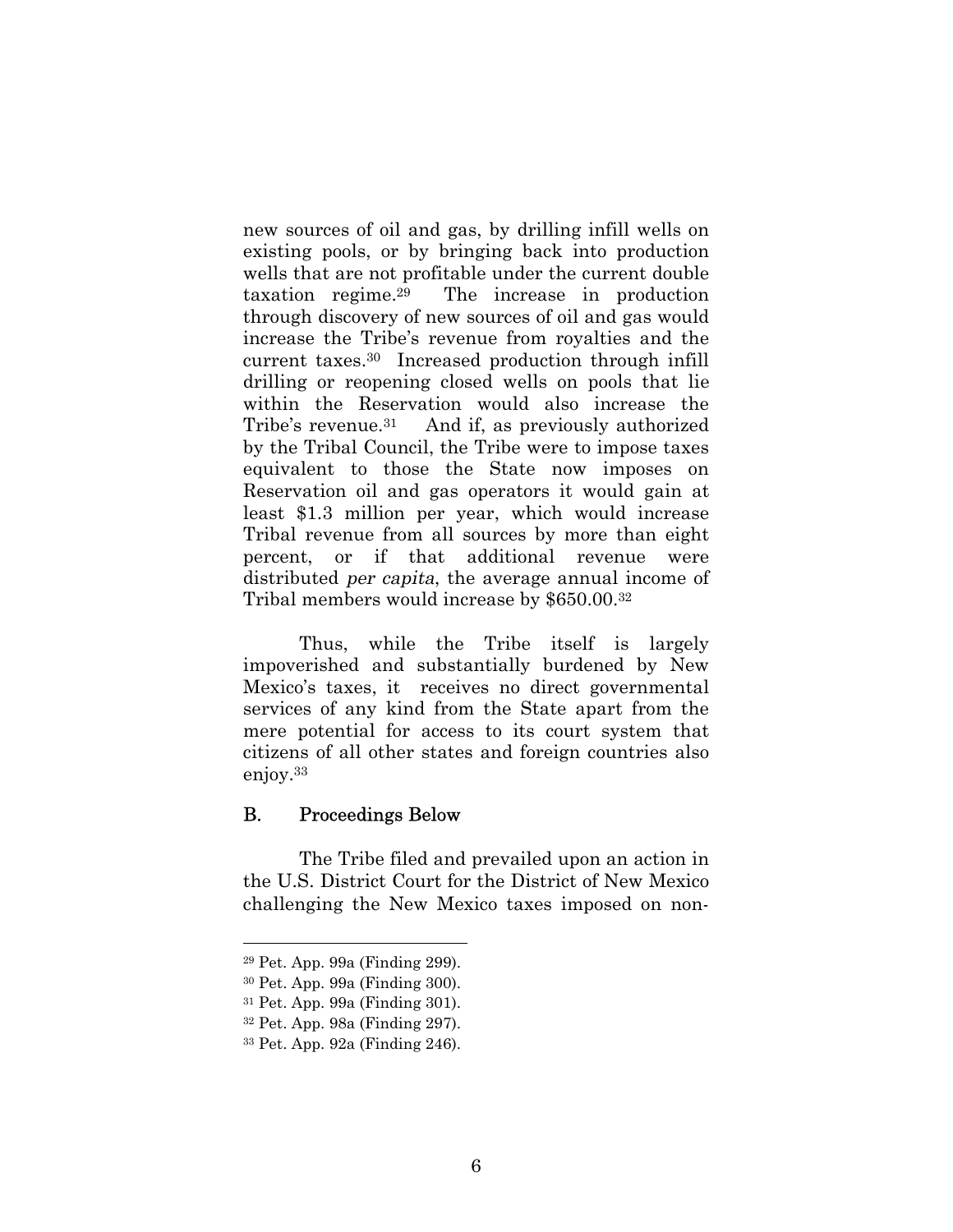Indian lessees extracting oil and gas from the New Mexico Lands.34 After multi-day evidentiary proceedings, Judge Parker ruled for the Tribe. He found that the five New Mexico taxes were preempted by federal law and enjoined New Mexico from further imposition of the taxes on the non-Indian lessees developing the Tribe's minerals on the New Mexico Lands. The State appealed to the Tenth Circuit, which, by a two-to-one vote, reversed the District Court and held that the five New Mexico taxes were not preempted by federal law, even when considered in light of the purposes of the relevant legislation and the history of Tribal sovereignty in the field.<sup>35</sup>

#### REASONS FOR GRANTING THIS PETITION

This case presents two issues. First, the Tenth Circuit's expansive new rule allows State taxation of on-Reservation production even in extreme instances that are devoid of any connection to on-Reservation State services, and where the Tribe's members resident on the Reservation and burdened by the taxes are not even eligible to vote in the State's elections. This amounts to impermissible taxation without representation. It is axiomatic that the power to tax is a power to destroy.36 Yet the State exercises what amounts to extraterritorial taxing jurisdiction over the core economic affairs of another governmental sovereign, none of whose Reservation-based members resides within the

<sup>34</sup> Homans, 775 F. Supp. 2d at 1259, Pet. App. 62a.

<sup>35</sup> Ute Mountain Ute Tribe v. Rodriguez, 660 F.3d 1177 (10th Cir. 2011), Pet. App. 1a. Respondent Secretary Padilla took office following the last party submissions to the Tenth Circuit, so the case caption appears differently than it did below, but in accord with Rule 35(3) of this Court's Rules.

<sup>36</sup> McCulloch v. Maryland, 17 U.S. (4 Wheat.) 316, 427 (1819).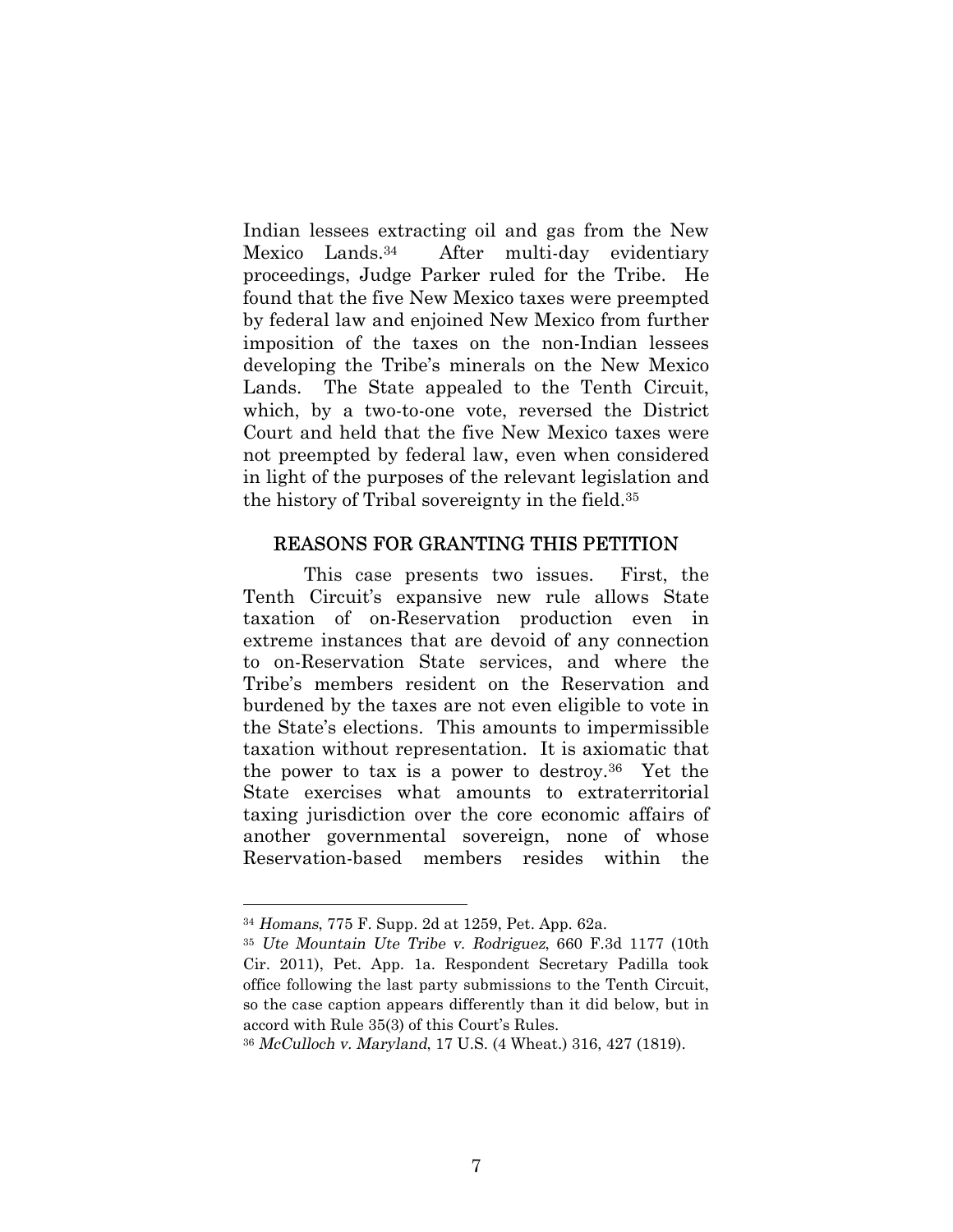State's boundaries or has any voice in the State's governmental affairs. No state, including New Mexico, may impose taxes in a place when it provides no services and lacks a single constituent who can petition the legislature for redress of grievances.<sup>37</sup> The uncontested record, as found by the District Court, is that the State's taxation without any corresponding benefit imposes a substantial adverse impact on the Tribe and its ability to govern itself. Even though "the power of taxing the people and their property is essential to the very existence of Government,"<sup>38</sup> in this case the Tribe, the Tenth Circuit majority rescues the State's erroneous and oppressive taxation at the expense of the Tribe and its members.

Second, the Tenth Circuit panel Majority reads Cotton Petroleum, Bracker and Ramah39 out of the law, thereby turning this Court's federal preemption analysis on its head. The Majority's analysis rests on a misreading of the key facts in Cotton Petroleum, where there was no evidence that the State's taxes imposed any burden on the tribe or its members, let alone a substantial one.40 The result here is an entirely new framework for preemption, not based on any facts in the record, that gives states a green light to impose taxes on minerals development on Indian lands regardless of tribes' own

<sup>37</sup> McCulloch, 17 U.S. (4 Wheat.) at 428 ("In imposing a tax, the legislature acts upon its constituents . . . [as] security against erroneous and oppressive taxation")(emphasis supplied). <sup>38</sup> Id.

<sup>39</sup> Cotton Petroleum Corp. v. New Mexico, 490 U.S. 163 (1989); Ramah Navajo School Bd. v. Bureau of Revenue of New Mexico, 458 U.S. 832 (1982); White Mtn. Apache Tribe v. Bracker, 448 U.S. 136 (1980).

<sup>40</sup> Cotton Petroleum, 490 U.S. at 170.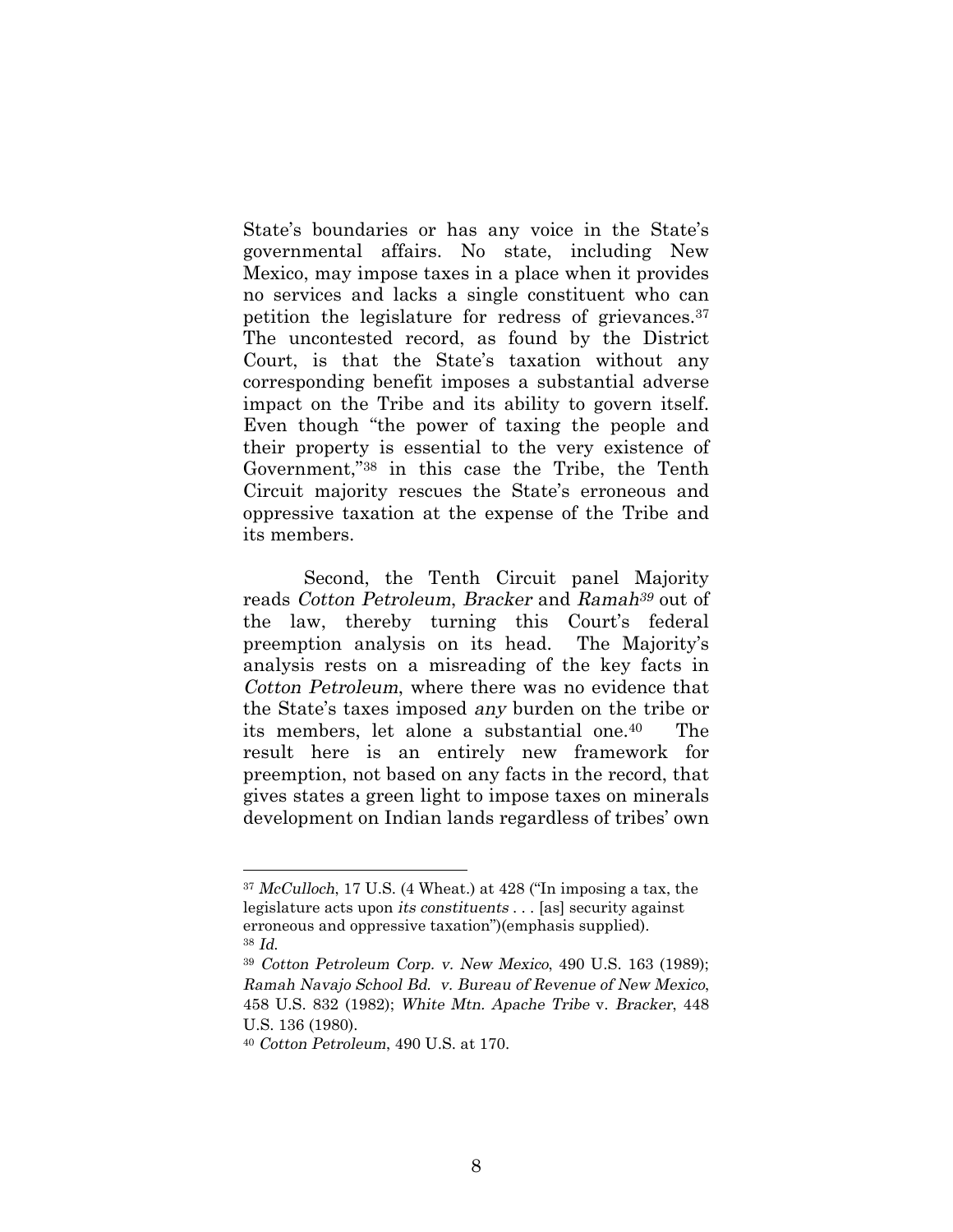interests as sovereign governments unless Congress has specifically disclaimed states' rights to do so.

With respect to both issues, the Majority erred in the application of the standard of review and improperly cast aside the District Court's careful factfinding in favor of its own. While the Majority Decision and Dissent agreed on the basic law that governs whether federal law preempts New Mexico's taxation of minerals produced on the Ute Mountain Ute Reservation, the Dissent appropriately disagreed with the standard of review that the Majority applied to the District Court's factual determinations. The Majority improperly substituted its own version of the dispositive facts for the District Court's entirely uncontested factual findings, and then engaged in a preemption analysis that is inconsistent with that required by this Court's controlling precedent. This inexplicable new "fact-finding," along with the Majority's pervasive misapplication of this Court's binding law, changes the outcome of this case and sets up an untenable new rule that requires this Court's clarification.

I. There Is No Basis in Law for the Tenth Circuit to Overturn Judge Parker's Findings or for New Mexico to Be Able to Undercut the Sovereign Governmental Taxing and Regulatory Authority of the Tribe Where New Mexico Provides No On-Reservation Services to the Tribe or Its Members or to the Tribe's Non-Indian Lessees.

Both the Majority Decision and Dissent recognize – as the District Court did – that Cotton Petroleum controls this case. In discussing the limits of state taxation on Indian lands, the District Court carefully distinguished Cotton Petroleum from the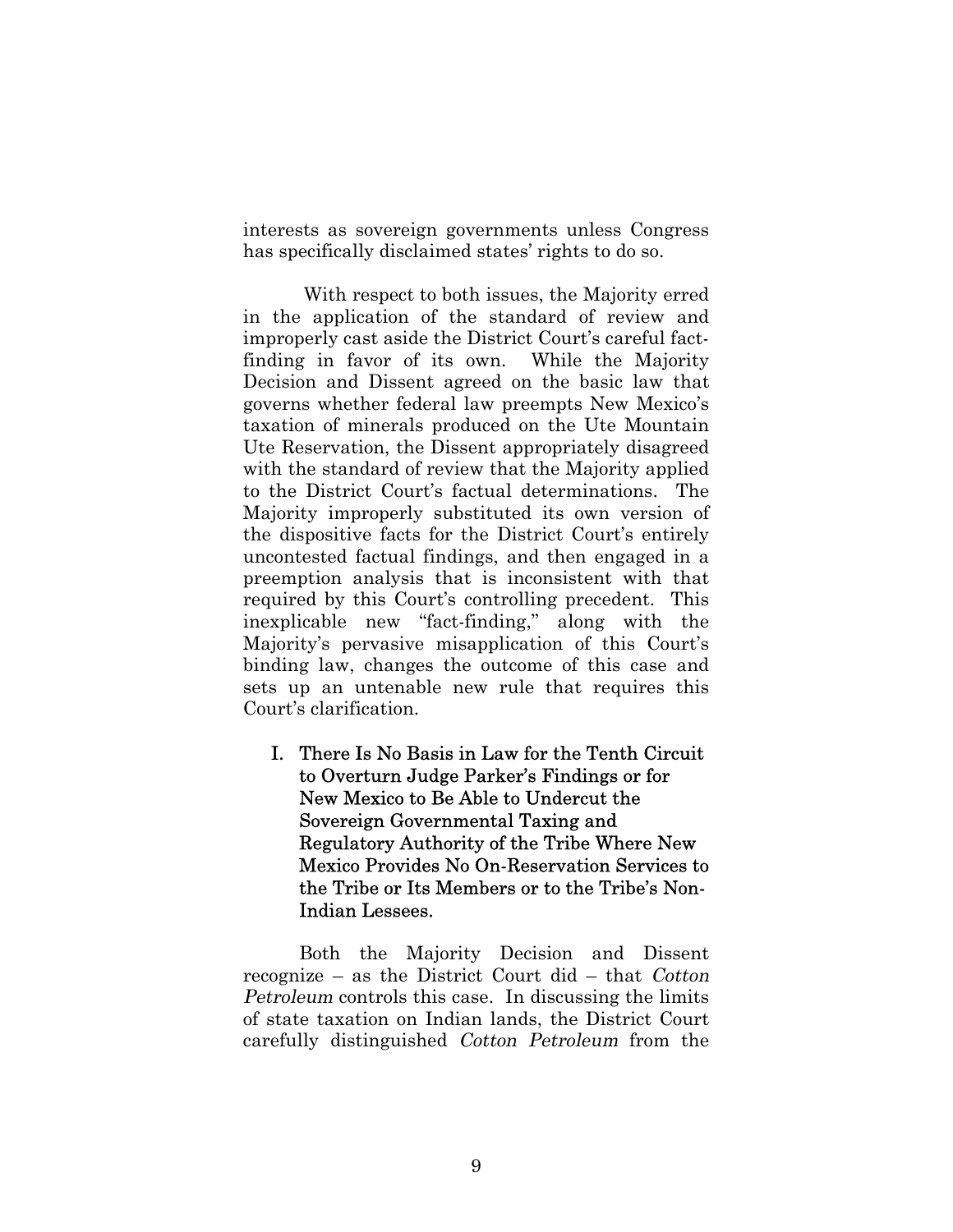instant case based on 311 separate findings of fact determined at the conclusion of a trial. The District Court properly considered these findings in light of Cotton Petroleum, which permitted New Mexico to tax on-reservation production of minerals but held such taxation would be inappropriate where "the State ha[s] nothing to do with the on-reservation activity, save tax it." 41

The legal parameters recognized by both the Majority Decision and the Dissent are correct: this Court's precedent requires consideration of four factors in order to determine when federal law impliedly preempts a state government's taxation powers on Indian lands.42 Those factors are: (1) the historical backdrop of tribal sovereignty in the area taxed; (2) the extent of the federal regulatory scheme; (3) the tribe's sovereign and economic interest; and (4) the state's interest reflected by the services it provides.43 Indeed, the same five taxes at issue in Cotton Petroleum were at issue here, but the District Court found that, unlike the evidence presented and arguments made in Cotton Petroleum, the evidence presented at trial demonstrated that New Mexico does not provide even the most basic or rudimentary governmental services on the Reservation, or indeed any direct services to the Tribe at all, apart from the availability of general access to New Mexico state courts.44 Furthermore, unlike the Jicarilla Apache Tribe in Cotton Petroleum, the Ute Mountain Ute Tribe expressly discourages state regulatory

<sup>41</sup> 490 U.S. at 186.

<sup>42</sup> 660 F.3d at 1186-87, Pet. App. 17a; 660 F.3d at 1203 (Lucero, J. dissenting), Pet. App. 53a.

<sup>43</sup> 660 F.3d at 1203 (Lucero. J, dissenting) (citing Cotton Petroleum, 490 U.S. at 177, 182, 184-186), Pet. App. 53a.

<sup>44</sup> Pet. App. 67a, 92a, 94a (Findings 28, 245, 248, 264).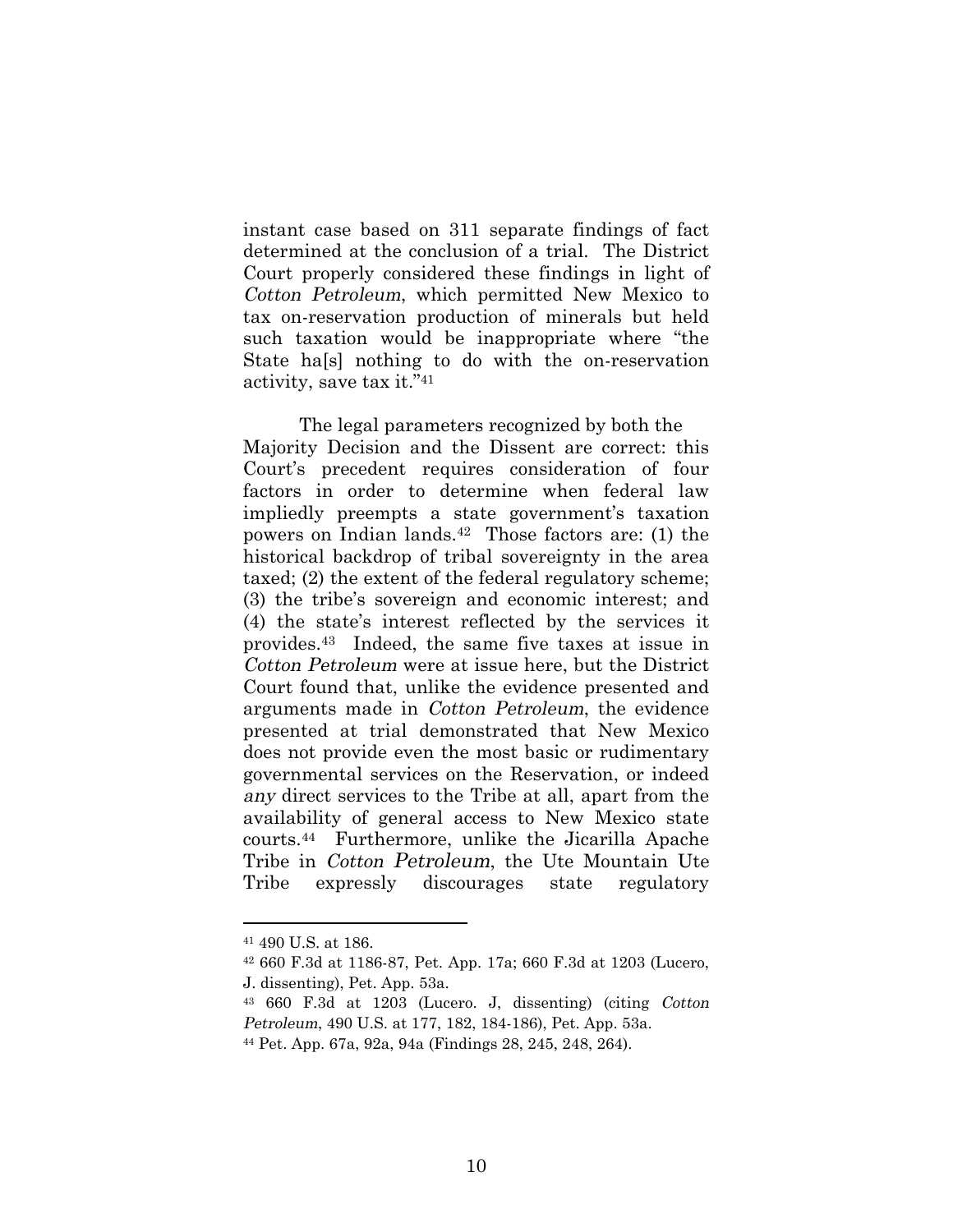endeavors and, in fact, prohibits New Mexico officials from engaging in environmental actions, such as plugging wells, on the New Mexico Lands.45 These uncontested findings led Judge Parker to conclude that the sovereign and economic interests of the Tribe and the State's interests, as reflected by the de minimis services it provides, required a finding that New Mexico's taxes are preempted on the Tribe's Reservation.

The Dissent explains how the Majority inexplicably substitutes its own fact-finding for that of the District Court's: ". . . the Majority seems to have elevated an undisputed fact found by a New Mexico trial court over twenty years ago to a principle of law that binds all tribes indirectly burdened by state taxation. I would leave such factfinding to the trial courts."46 After "finding facts" that are not in the record, the Majority fails to accurately consider the required Cotton Petroleum factors, thereby misapplying this Court's time-tested federal preemption analysis as articulated in Bracker and later cases. The result is a new preemption analysis, based on what amounts to a rewrite of the District Court's uncontested record that veers impermissibly from what this Court requires in such cases.

The Majority improperly displaces numerous findings of fact by the District Court without a showing that such findings were clearly erroneous. Despite the Majority's acknowledgement that an analysis of whether the State taxes in this case are preempted must be flexible and must be sensitive to

<sup>45</sup> Pet. App. 72a (Finding 68).

<sup>46</sup> 660 F.3d at 1205 (Lucero, J. dissenting), Pet. App. 57a.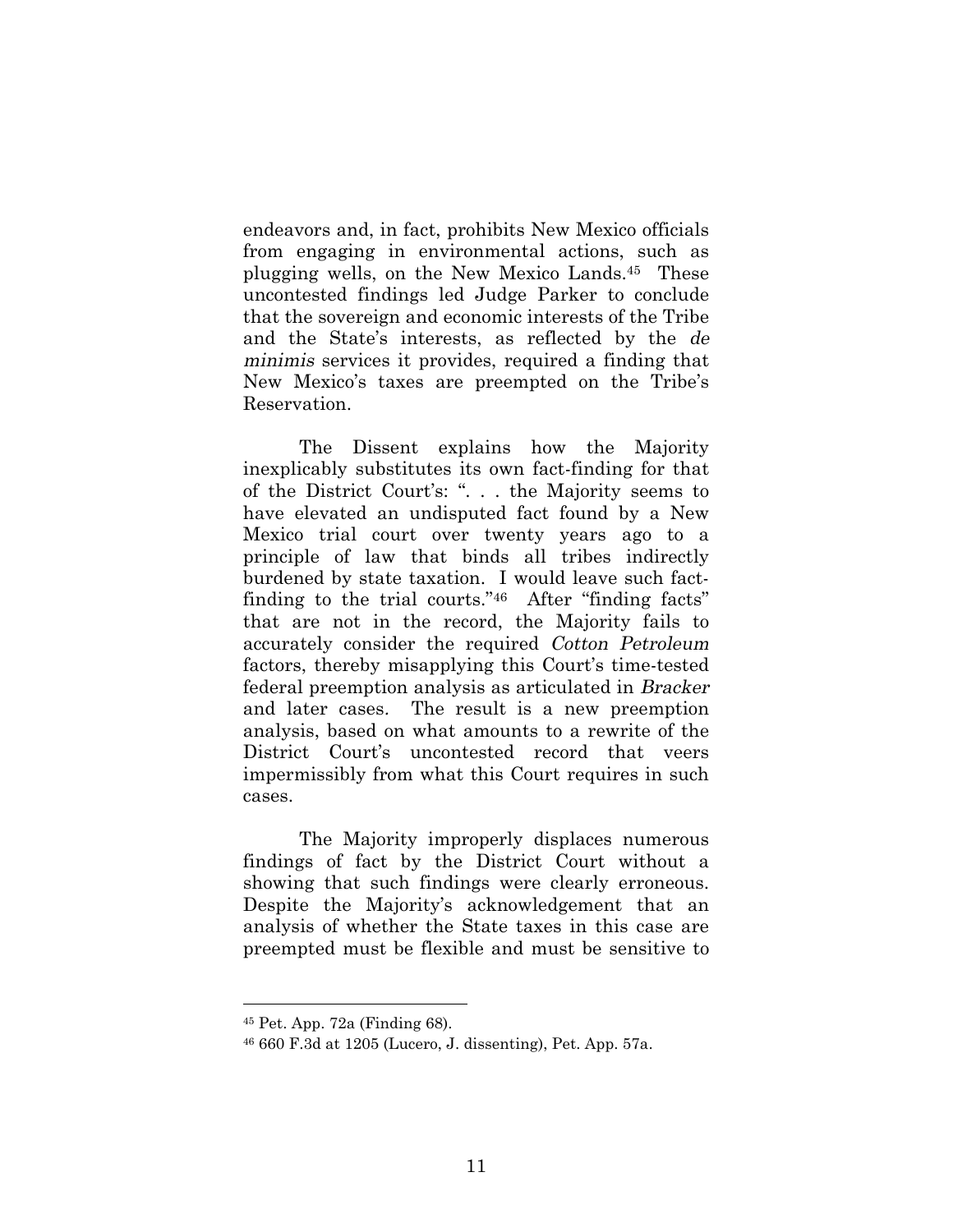the particular facts, $47$  the Majority rejects many of the District Court's key findings and limits its own focus to questions of law, resulting in a conclusion entirely different than Judge Parker's. The District Court carefully delineated its findings of fact derived from three days of trial, and although none of the findings has been contested by the parties, the Majority, without explaining how any of the findings constituted clear error, reversed findings dispositive to the case.

Specifically, the Majority rejects Judge Parker's findings of fact that: (1) the federal regulations are exclusive; $48$  (2) the New Mexico taxes impose an economic burden on the Tribe; $49$  and (3) the State's on-reservation services are de minimis. <sup>50</sup> Instead, the Majority concludes that New Mexico may impose taxes on non-Indian lessees extracting oil and gas from the Reservation, based on the court's finding that "the burden of the tax falls on the non-Indian operators,"51 that the role of the State energy department is "not entirely nonexistent when it comes to oil and gas operations on the Reservation,"<sup>52</sup> and that "off-reservation infrastructure substantially

<sup>47</sup> 660 F.3d. at 1186 (citing Bracker, 448 U.S. at 144-145 (1980)), Pet. App. 16a.

<sup>48</sup> 660 F.3d at 1196, n.28, ("Even if we were to review the 'exclusivity' determination under a deferential standard, this conclusion . . . would likely be erroneous." (emphasis added)), Pet. App. 37a; and 1199 (finding, despite district court's conclusion of only theoretical offering of state services for de minimis benefit, that Cotton requires a "complete abdication or noninvolvement of the State in the on-reservation activity" for federal regulation to be exclusive), Pet. App. 44a-45a.

<sup>49</sup> Id. at 1197-1198, Pet. App. 40a-42a.

<sup>50</sup> Id. at 1187, 1196, Pet. App. 37a, 40a.

<sup>51</sup> Id. at 1201, Pet. App. 47a-48a.

<sup>52</sup> Id. at 1199, Pet. App. 43a-44a.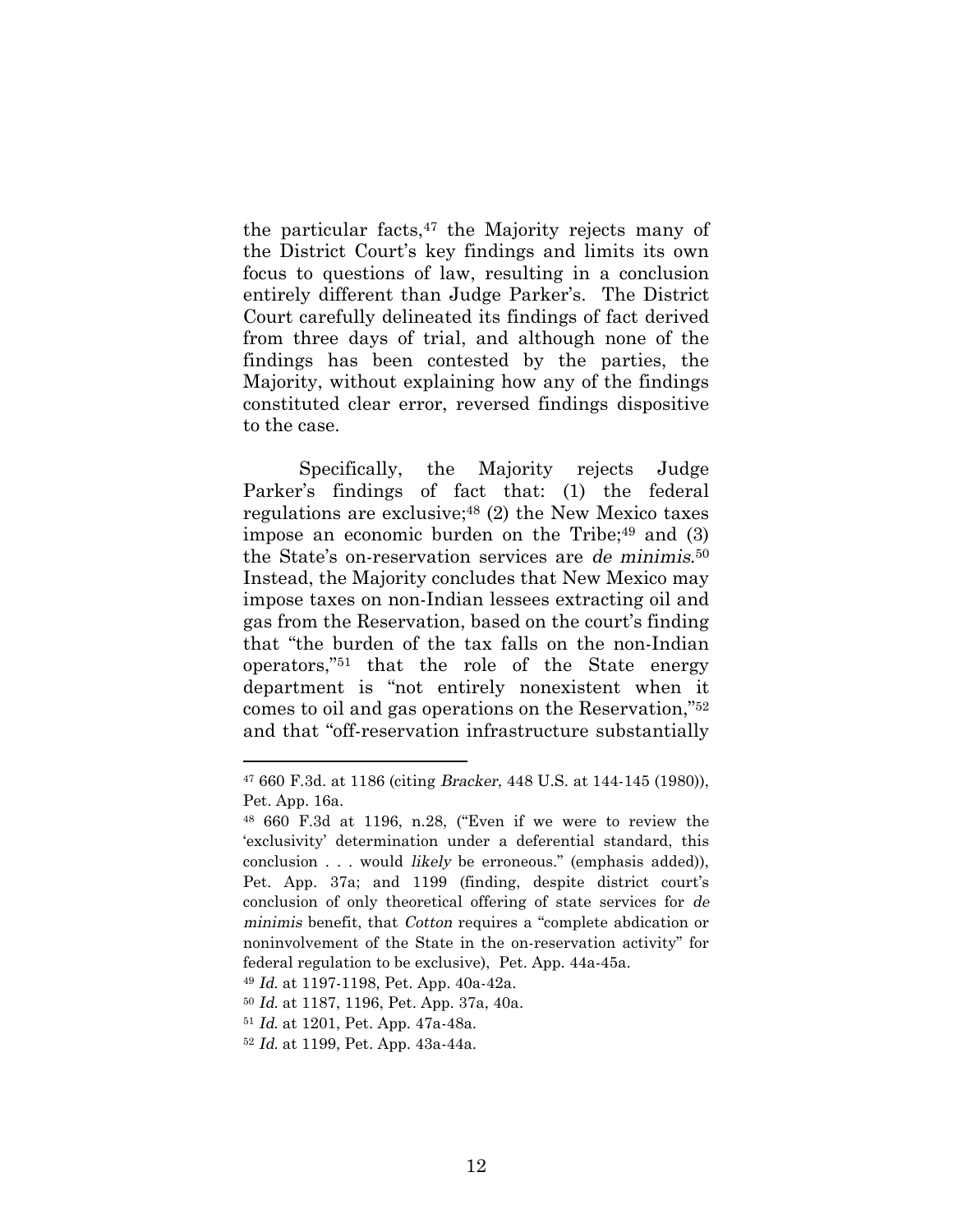benefits the on-reservation activity."53 In each instance, the Majority jettisons the facts found by Judge Parker, on which his preemption analysis was based, in favor of an almost entirely different set of facts before a New Mexico trial court decades ago in the early proceedings of Cotton Petroleum. The Dissent recognizes this error and notes that factfinding is the province of the trial courts.<sup>54</sup>

The Dissent is strongly supported by precedents of both this Court and the Tenth Circuit. The clearly erroneous standard of review is a deferential standard, and if the District Court's account of the evidence is plausible in light of the record, the Majority may not reverse it.55 The Majority fails to identify any evidence from the record that supports a conclusion that Judge Parker made any clear error. Indeed, the central disputes the Majority had with the District Court – but which the Dissent would properly leave alone – are entirely factual, namely the Tribe's sovereign and economic interests and New Mexico's interest based on the de minimis services it provides. Those determinations, made following the lengthy trial held by Judge Parker, should have been left undisturbed by the

<sup>53</sup> Id. at 1202, Pet. App. 51a.

<sup>54</sup> Id. at 1205 (Lucero, J. dissenting), Pet. App. 57a.

<sup>55</sup> See Amedeo v. Zant, 486 U.S. 214, 223 (1988) (appellate court must give due regard to trial court's evaluation of the credibility of witnesses and assignment of weight to evidence); Anderson v. Bessemer City, 470 U.S. 564, 573-574 (1985); Inwood Labs., Inc. v. Ives Labs., Inc., 456 U.S. 844, 855-856 (1982) (appellate court is bound by 'clearly erroneous' standard when reviewing trial court's findings); see also Hodgson v. Okada, 472 F.2d 965, 969 (10th Cir. 1973) (not the function of the court of appeals to infer material facts, nor may it make controlling inferences which the trial court did not make).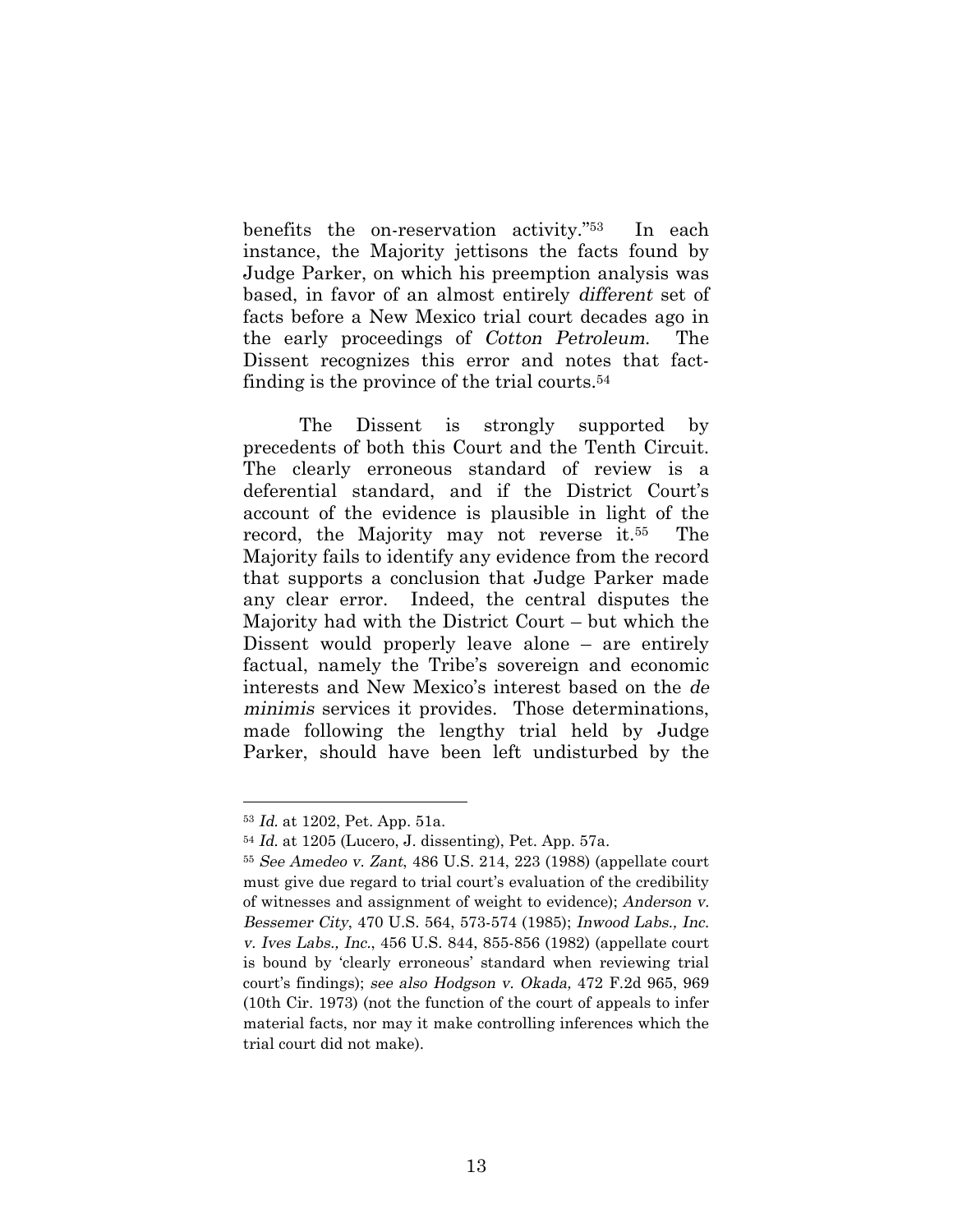Majority absent any showing of clear error by the trial judge.

In addition to improperly inserting itself into Judge Parker's shoes, the Majority's new economic burden test improperly restricts judicial evaluation of a contested tax to the narrow question of whether the Tribe directly pays the tax or reimburses the non-Indian operator. This conflicts with the economic burden test set forth by this Court in the Bracker line of cases. This Court has clearly stated that an Indian tribe suffers the economic burden from state taxation, even when the tribe does not directly or ultimately pay the state tax at issue, if such taxes create a disincentive to further reservation mineral development.<sup>56</sup>

In Montana, this Court affirmed the Ninth Circuit's explicit rejection of an argument that tribal reimbursement of state taxes paid by non-Indian entities was required for a finding of preemption.<sup>57</sup> Contrary to this authority, the Majority attempts to divine too much from the fact patterns in Bracker, Ramah, and Cotton Petroleum and improperly narrows the test applied in Montana to whether the

<sup>56</sup> See, e.g., Ramah, 458 U.S. at 839, 844 n.8 (declining adopt the "legal incidence" test and, instead, prohibiting the state to impose taxes "even if those burdens are imposed indirectly through a tax on a non-Indian contractor for work done on the reservation"); Montana v. Crow Tribe of Indians, 484 U.S. 997 (1988) summarily aff'g 819 F.2d 895, 899 (9th Cir. 1987); Warren Trading Post Co., 380 U.S. 685, 691 (1965).

<sup>57</sup> Crow Tribe of Indians v. Montana, 819 F.2d at 899 (9th Cir. 1987). The Ninth Circuit rejected the legal incidence test and, instead, considered "the economic aspects and the practical effects" of the state taxation, including, among others, the impacts of state taxes on the cost of production, the royalty to the tribe, and the demand for the goods produced.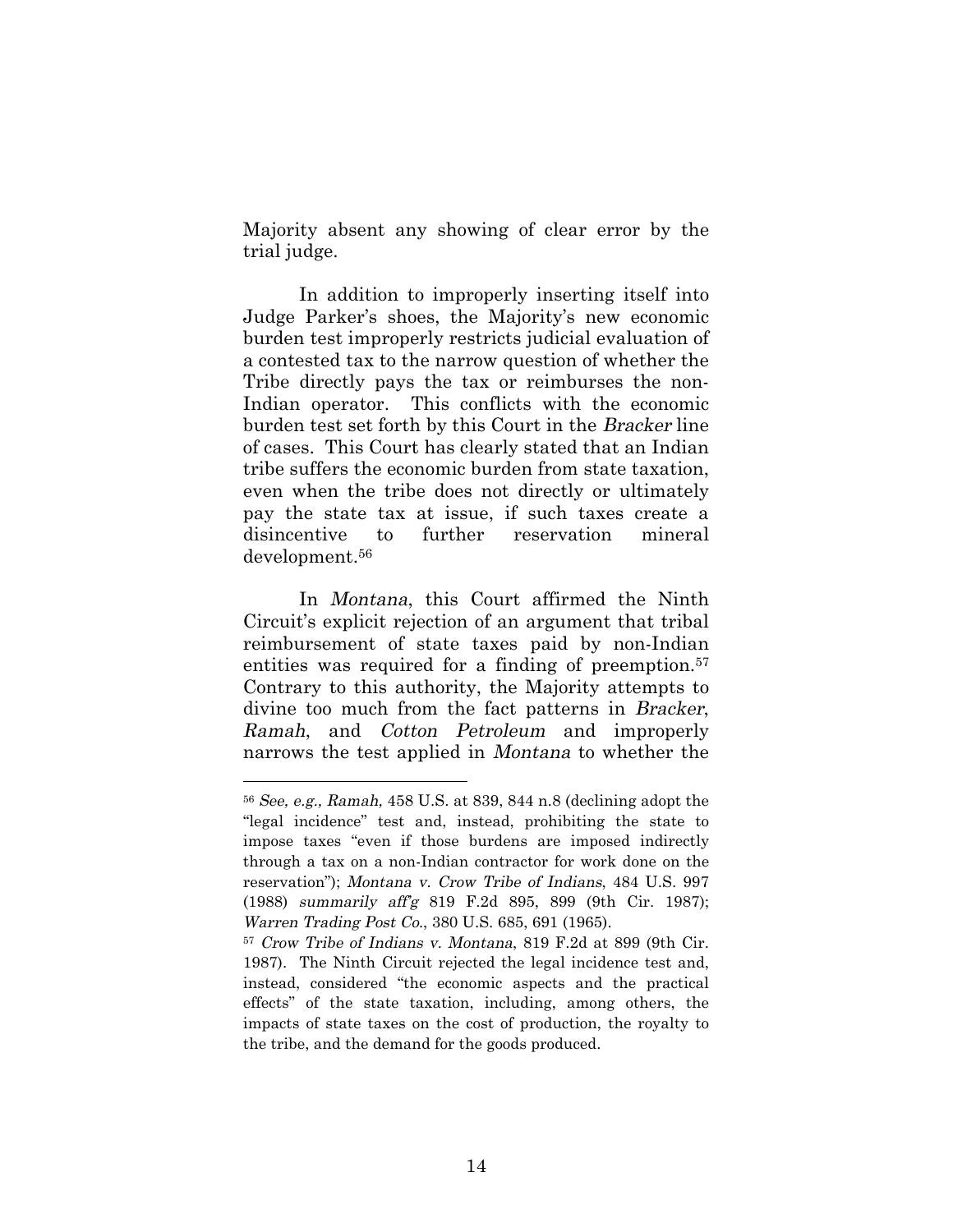Tribe reimbursed non-Indian operators for the tax liability.58 Mired in details not adduced from the evidence before the District Court, the Majority does not even acknowledge Judge Parker's proper consideration – under Montana and Cotton Petroleum – of the significant evidence presented by the Tribe of "economic aspects and practical effects" that result in economic harm to the Tribe from New Mexico's taxes.<sup>59</sup>

Moreover, the Tenth Circuit's new preemption analysis establishes an improper regime under which a state may essentially always impede the sovereignty of an Indian tribe. According to the Tenth Circuit's analysis, by engaging in any offreservation regulation of any activity that provides some value to an industry, a state may tax that same activity on an Indian reservation without providing any on-reservation services. If allowed to stand, the Majority's decision could be read to countenance state targeting of production not only on other Indian reservations, but in other states, for taxation, thereby exporting impermissible taxation without representation to other jurisdictions.

No Tribal members reside on the New Mexico Lands and no Tribal members resident on the Reservation and dependent upon the Tribe for governmental services vote in New Mexico elections. New Mexico provides no on-Reservation services to the Tribe's non-Indian lessees. The Tenth Circuit has created an entirely new test allowing for consideration of off-reservation services in the

<sup>58</sup> Rodriguez, 660 F.3d at 1197, Pet. App. 32a-33a; and id. at 1205-1206 (Lucero, J. dissenting), Pet. App. 55a-56a.

<sup>59</sup> Rodriguez, 660 F.3d at 1195, Pet. App. 35a-36a; Homans, 775 F. Supp. 2d at 1287-1288, Pet. App. 126a-127a.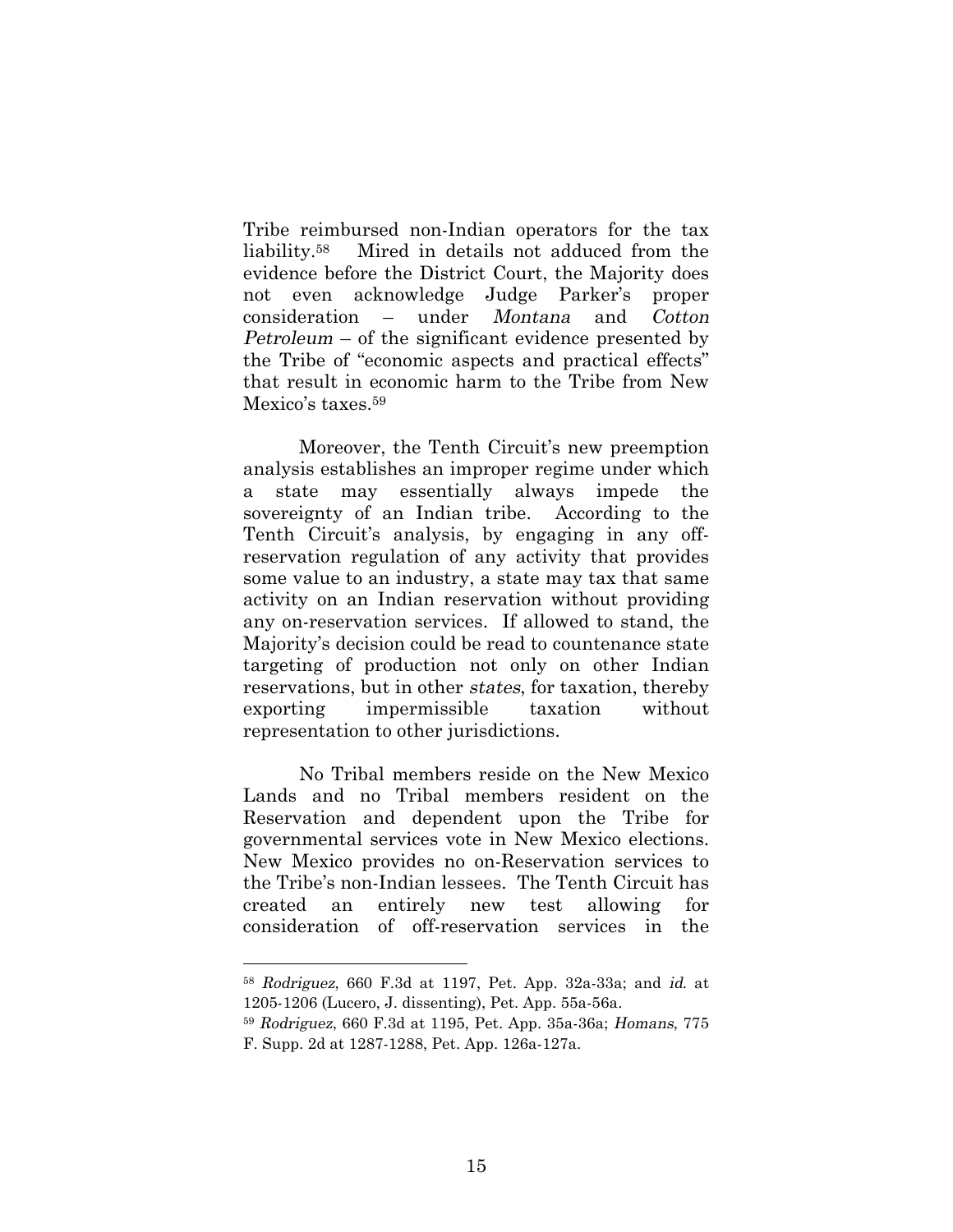preemption analysis so long as the services add economic value to the on-reservation taxed activity.<sup>60</sup> This distinction, which contravenes Ramah and all later cases, is meaningless and open-ended. Any offreservation services potentially add value to the onreservation taxed activity. The same reasoning incidentally supports taxation not only on other Indian reservations, but states beyond New Mexico's borders. Oil and natural gas produced, say, in Texas or Colorado, gas might not in some instances get to market without New Mexico's regulation and infrastructure. Extending the Majority's reasoning, such production would be taxable. According to the Majority, taxation without representation is justified when extraterritorial services potentially add value to taxed activities within another's sovereign's boundaries.

Taken at face value, there is no limiting principle to the Majority's analysis. It turns fundamental tax law on its head and exposes oil and gas producers to potentially massive new taxes from various sovereigns, state and tribal alike, seeking to fund their governments. The new test articulated by the Majority drastically alters the Bracker preemption analysis by requiring tribes to show that they are economic islands, with natural resource extraction, refining, marketing, and sales entirely contained within a reservation, to avoid the economic burden visited by state taxation predicated on state provision of de minimis off-reservation services provided far down the stream of commerce and financed by other taxation of off-reservation activity.61 This is impossible as a practical matter

<sup>60</sup> Rodriguez, 660 F.3d at 1197, Pet. App. 45a.

<sup>61</sup> Indeed, oil and gas producers pay more than \$1 billion in taxes annually to New Mexico for the off-Reservation services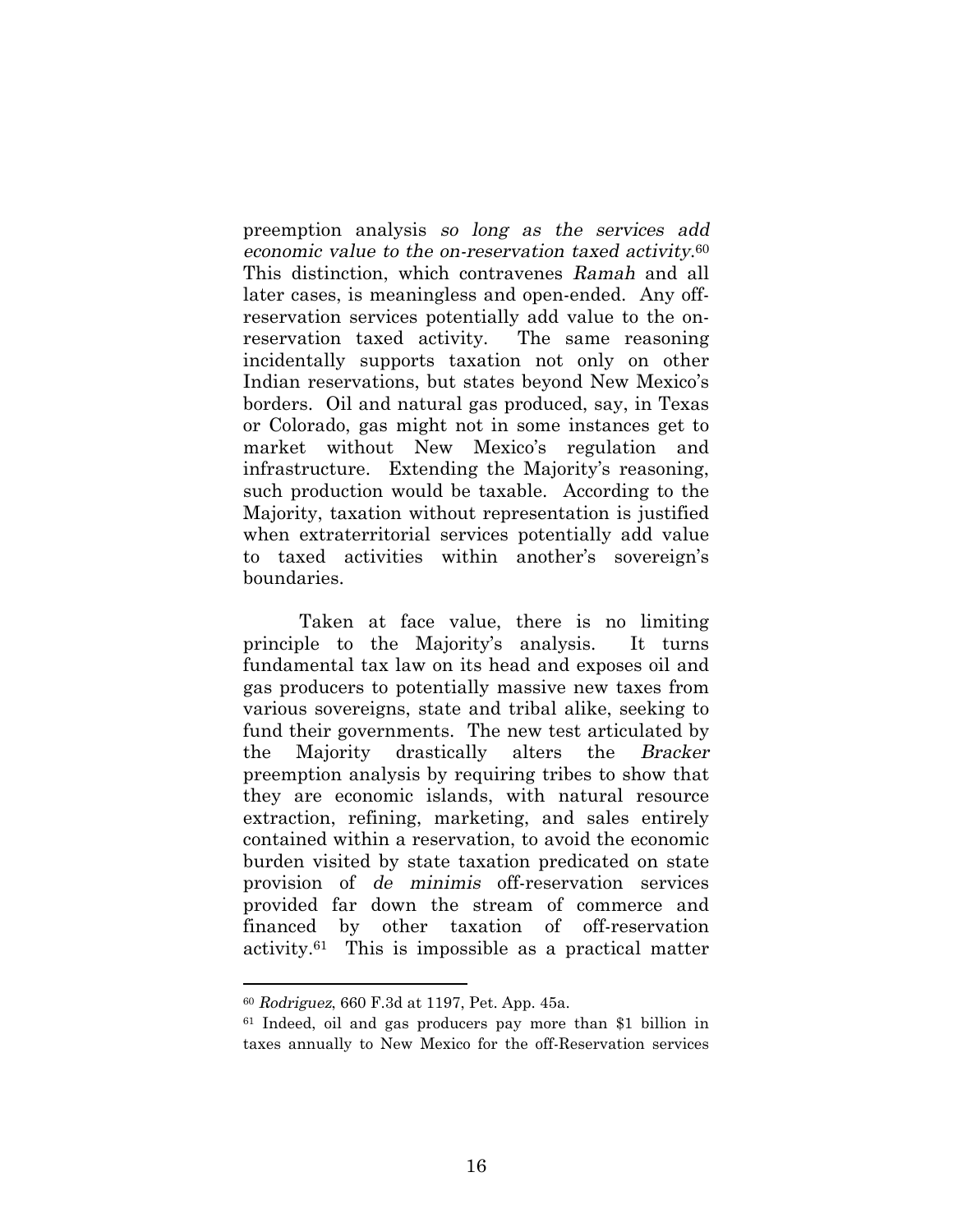and opens the door for New Mexico to advance the same argument as to activities in other states.<sup>62</sup> Furthermore, it allows a state's mere offer of services to justify any amount of taxation.63 By failing to articulate any limiting principle with its new rule, the Tenth Circuit has invited folly whereby state taxmen could foreseeably encroach upon the tax base of any other sovereign by arguing that services in their state support the revenue-generating activity in another. This despite nearly two centuries of precedent from this Court that only "[t]he people of a State [may] give to their Government a right of taxing themselves and their property."<sup>64</sup>

provided by New Mexico. See State and Local Revenue from Oil and Gas, NEW MEXICO OIL AND GAS ASSOCIATION, available at w[ww.nmoga.org/s](www.nmoga.org/)tate-and-local-revenue-from-oil-and-gas (viewed Dec. 9, 2011).

<sup>62</sup> New Mexico routinely seeks to assert regulatory and taxing authority over a broad range of activities. For example, on the same day the Tribe presented its case to the Tenth Circuit, New Mexico argued another case before the same panel, seeking approval under the New Mexico Liquor Control Act , N.M. Stat. §§ 60-3A-1 to -8A-19, to regulate the alcoholic beverage service that airlines provide to passengers on flights to New Mexico originating anywhere in the world. U.S. Airways, Inc. v. O'Donnell, 627 F.3d 1318 (10th Cir. 2010).

<sup>63</sup> The District Court found that "although the [New Mexico Oil Conservation Division] offered services such as plugging abandoned wells, NMOCD has not plugged wells on the New Mexico lands." Additionally, the District Court found that the Tribe not only disallows NMOCD officials to plug wells on the New Mexico Lands, but also had its own services and systems in place to manage environmental problems without NMOCD's assistance. Homans, 775 F. Supp. 2d at 1264, 1273, Pet. App. 72a, 93a.

<sup>64</sup> McCulloch, 17 U.S. (4 Wheat.) at 428.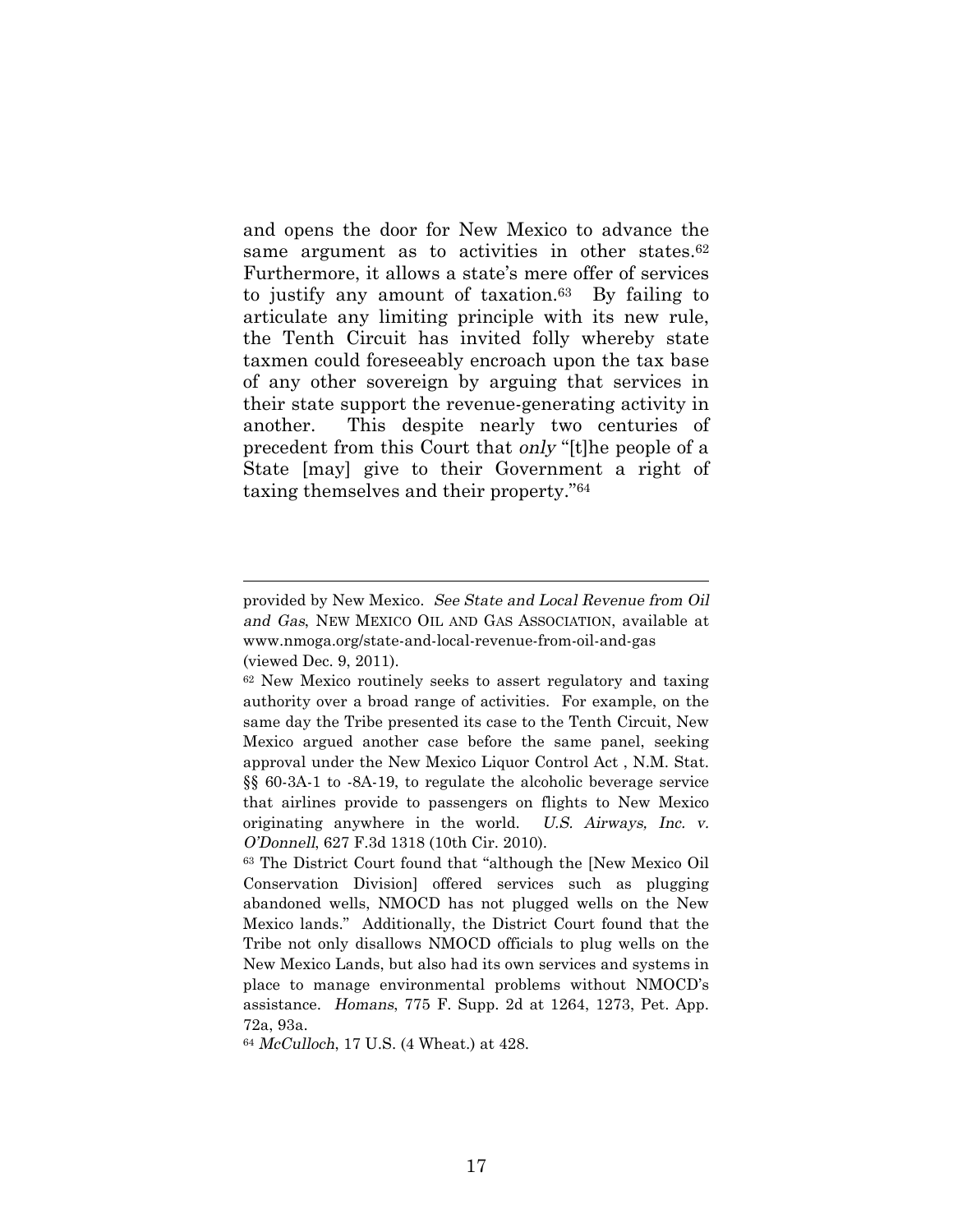Instead, this Court's previous conclusion that geography matters when it comes to taxation applies with equal force here.<sup>65</sup> New Mexico's taxes are imposed on the production of Tribal minerals on the Tribe's Reservation where New Mexico provides no services. Liberation from the yoke of New Mexico's erroneous and oppressive taxation would allow the Tribe to either: (a) replace New Mexico's severance tax scheme with an equivalent tax that captures the entire revenue stream that previously went to New Mexico, thereby enabling the Tribe to increase governmental services to members or cash distributions to them by at least \$650 per year – monies that would be a dramatic difference to a community crippled by poverty; or (b) impose a Tribal tax with an effective rate lower than the current combined Tribal-State tax, which would, in turn reasonably be expected to enhance the competitiveness of oil and gas development on the Reservation as compared to other Indian lands elsewhere in New Mexico where dual taxation applies. Judge Parker explained that "[o]il and gas operators could seek to increase production on the New Mexico lands, by drilling infill wells on existing pools, or by bringing back into production wells that are not profitable under the current taxes."66 This, in turn, could increase revenue to the Tribe from taxes and royalty payments. In short, absent New Mexico's invasion of the Tribe's sovereignty, the Tribe could

<sup>65</sup> See Wagnon v. Prairie Band Potowatomi Nation, 546 U.S. 95, 112 (2005) (reflecting that the Court's Indian tax jurisprudence relies "heavily on the doctrine of tribal sovereignty ... which historically gave state law 'no role to play' within a tribe's territorial boundaries") (citing Okla. Tax Comm'n v. Sac and Fox Nation, 508 U.S. 114, 123-124 (1993) and McClanahan v. Ariz. Tax Comm'n, 411 U.S. 164, 168 (1973)).

<sup>66</sup> Homans, 775 F. Supp. 2d at 1275, Pet. App. 99a.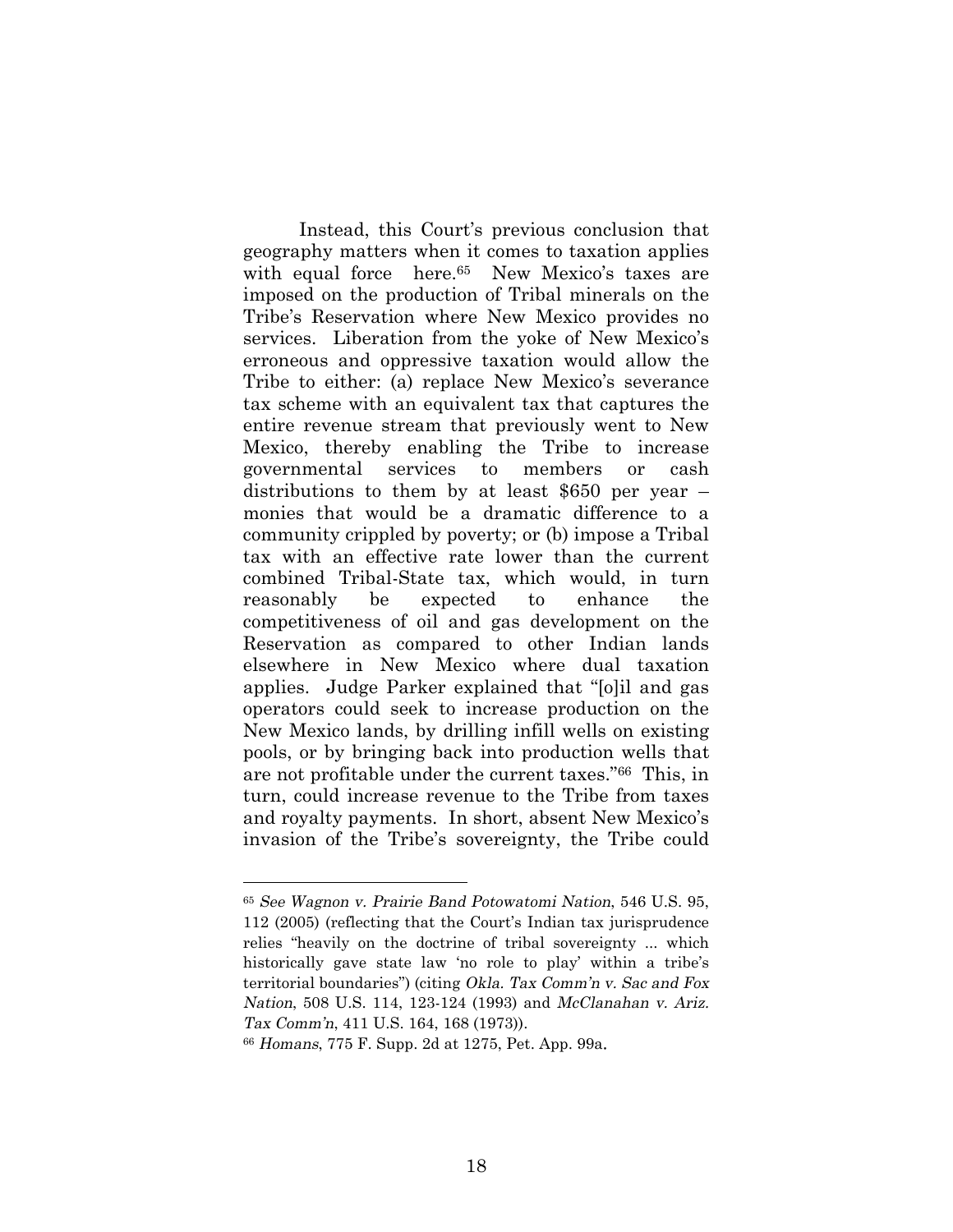create a tax haven to encourage oil and gas development within its borders.

Either way, New Mexico's imposition of the five taxes currently interferes substantially and impermissibly with the Tribe's ability to provide basic governmental services, with absolutely no offsetting benefit from a State that is, again given the undisputed facts in the record, politically unaccountable to the Tribe and its members.

# II. The New Rule Crafted by the Tenth Circuit Eviscerates This Court's Precedents and Creates a Circuit Split.

A writ of certiorari is necessary to apply the proper standard of review of the District Court determinations of fact and to conform with the binding precedent of this Court. Indeed, if the exception identified in Cotton Petroleum is not to be read out of the law, as it is by the Tenth Circuit Majority, it must be applied given the facts of this case. Allowing the Majority Decision to stand would reinvent the federal preemption standard for other cases in the Tenth Circuit and potentially beyond resulting in economic turmoil for other Indian nations and potentially other state governments.

> A. The Majority Concocts a New Categorical Federal Preemption Analysis for Disputes Involving State Taxation of Non-Indian, On-Reservation Activities That Sits in Direct Conflict with the Particularized Inquiry Developed by This Court.

In Bracker, this Court formulated a flexible and particularized interest-balancing test to address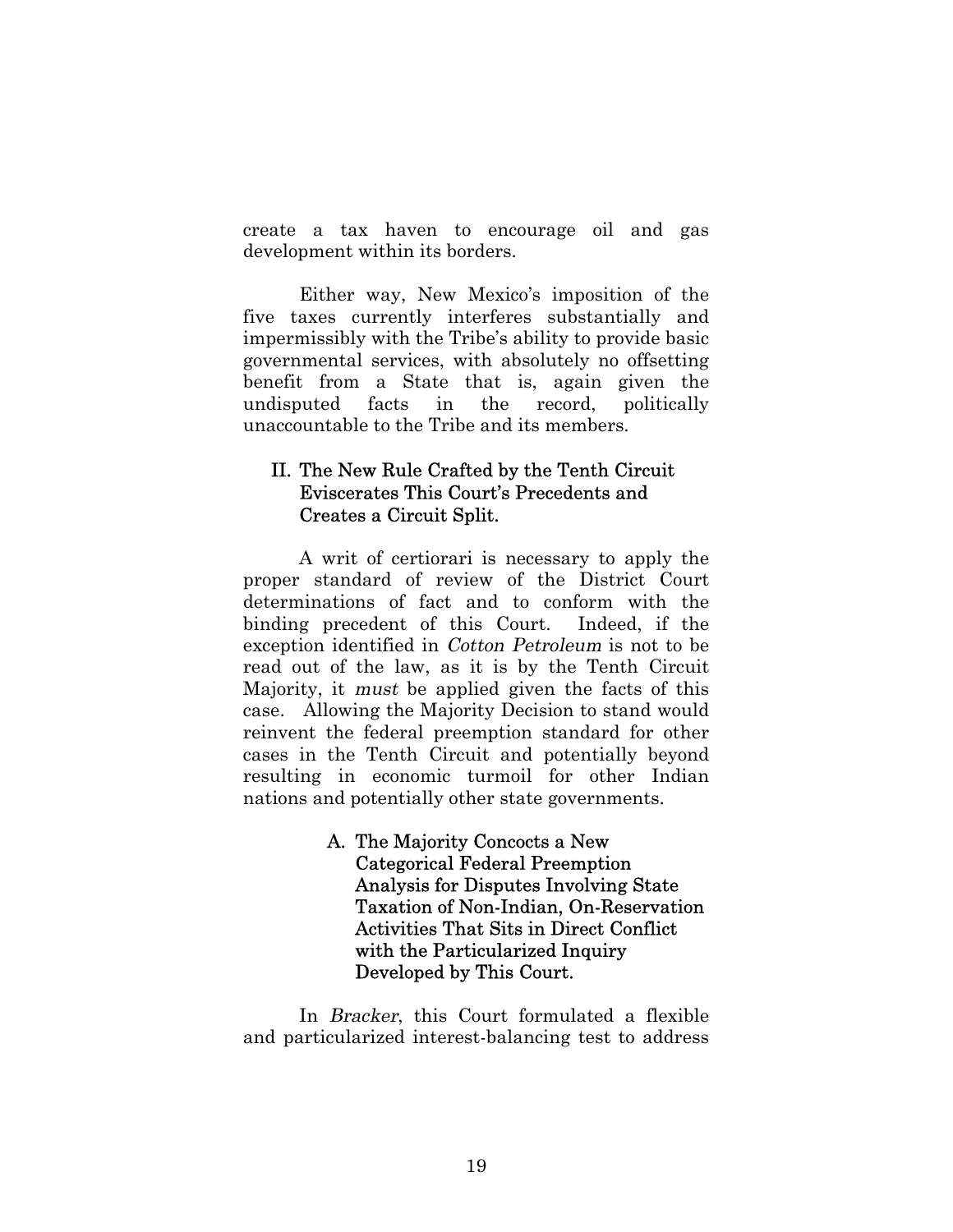"the difficult question that arises when a State asserts authority over the conduct of non-Indians engaging in activity on the reservation."67 The Bracker test required a particularized inquiry into the nature of the federal, tribal, and state interests at stake.68 When determining whether the State of Arizona could impose a motor carrier license tax and excise fuel tax on a non-Indian company participating in the development of timber resources on the Fort Apache Reservation, the Bracker Court found that the tribal timber development was governed by comprehensive federal regulations, the economic burden of the state tax would interfere with the federal objective of providing the tribe with the benefits of its resources, and that Arizona provided no regulatory function or service to the timber production of the White Mountain Apache Tribe. Therefore, despite the diminutive economic burden of Arizona's one percent tax, the Court held that the balance of the interests favored federal preemption of its imposition.

This particularized inquiry was further expanded and clarified in Ramah. The Court, relying on the analysis in Bracker, employed a particularized inquiry that balanced the federal interests in promoting Indian education, the tribal interests in controlling Indian education, and the State interest in regulating and taxing federally-funded schools.<sup>69</sup> The Ramah Court rejected New Mexico's argument that the services it provided to the construction company off the reservation and other unrelated services it provided to the Navajo Nation justified the

<sup>67</sup> Wagnon, 546 U.S. at 110 (citing Bracker, 448 U.S. at 144- 145).

<sup>68</sup> Bracker, 448 U.S. at 144-45.

<sup>69</sup> Ramah, 458 U.S. at 838.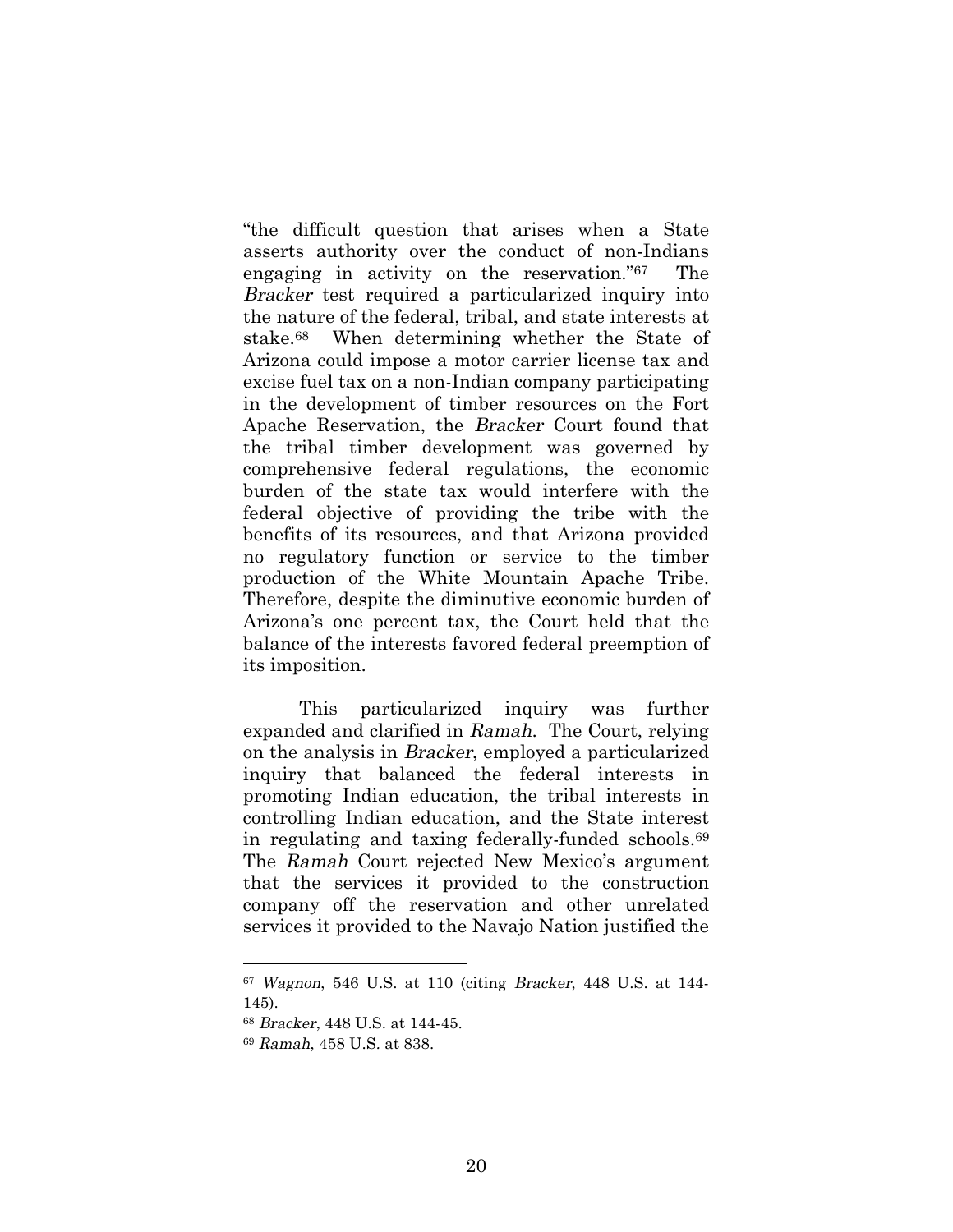imposition of the tax. Instead, the Court noted that "Congress expressly recognized that 'parental and community control of the education process is of crucial importance to the Indian people.'"70 With that important notion of self-determination in mind, the Court held that, because the federal regulation of Indian education facilities was extensive and New Mexico's only interest in the school construction was a general desire to raise revenue, the tax was preempted.<sup>71</sup>

Finally, in Cotton Petroleum, the Court applied the particularized interest-balancing analysis formulated in Bracker and further developed in Ramah, to five New Mexico taxes on oil and gas production on the Jicarilla Apache Reservation challenged by a non-Indian oil and gas producer.<sup>72</sup> The Cotton Petroleum Court analyzed the extent of the federal regulatory scheme, the economic burden on the tribe, and the services and functions justifying the state tax and found that: (a) the federal regulatory scheme was "extensive" but not "exclusive" because the State regulated the spacing and mechanical integrity of the wells located on the reservation; (b) the five taxes were paid by Cotton Petroleum, were not passed on to the tribe, and Cotton Petroleum had presented no evidence that any other economic burden fell on the tribe; and (c) the State had a valid interest in imposing the tax because it "provide[d] substantial services to both the Jicarilla Tribe and Cotton," at a rate of approximately \$3 million per year.<sup>73</sup>

<sup>70</sup> Id. at 840 (citing 88 Stat. 2203, as set forth in 25 U.S.C. §  $450(b)(3)$ ).

<sup>71</sup> See id. at 844-845, n.9, n.10.

<sup>72</sup> 490 U.S. 163.

<sup>73</sup> Id. at 171.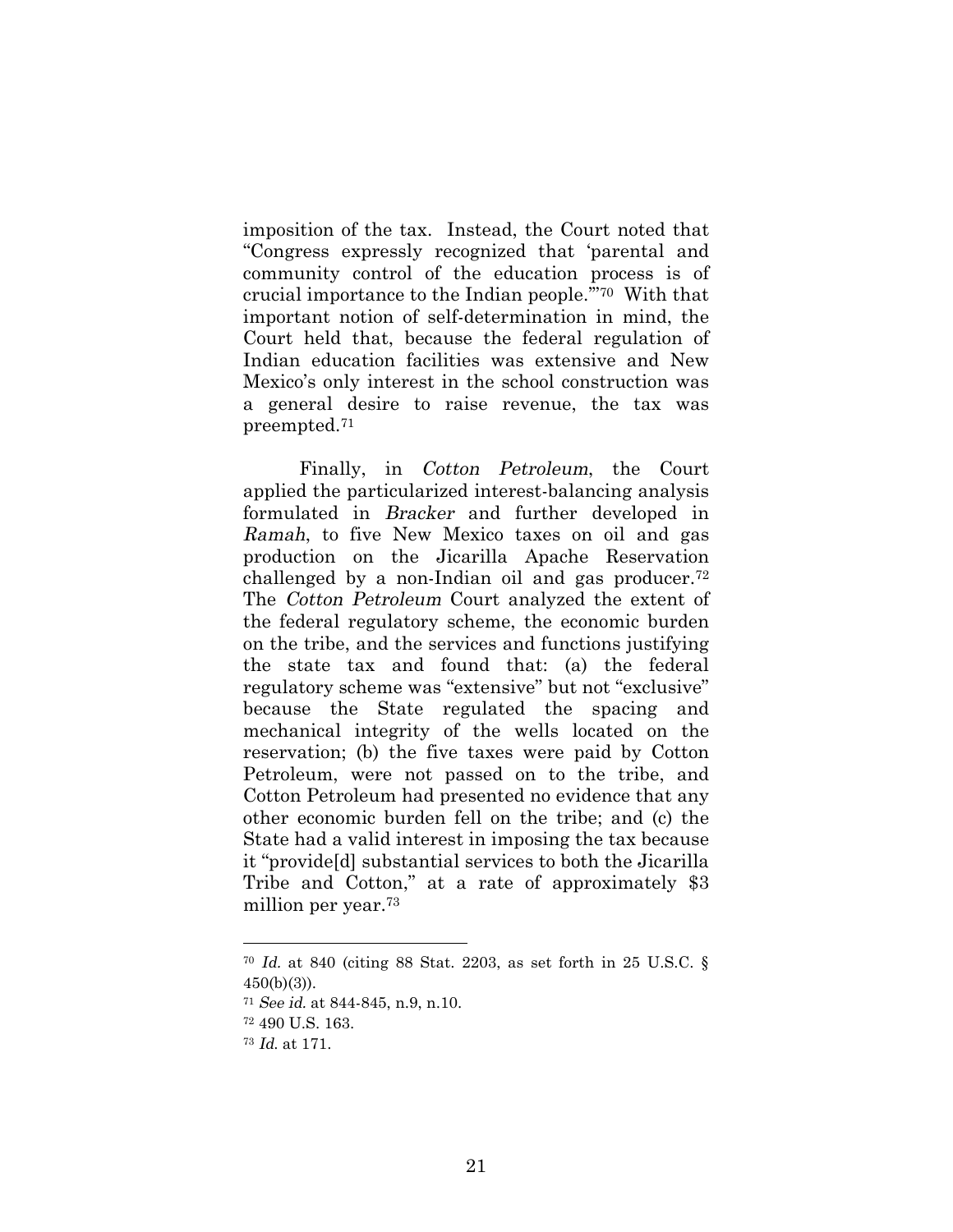The same five New Mexico taxes at issue in Cotton Petroleum are challenged in the instant case. Consequently, the Tenth Circuit accepted the particularized, interest-balancing inquiry of the Cotton Petroleum Court as its own, despite differing tribes, land bases, procedural postures and findings of fact made following the presentation of different evidence. In comparing the instant case to the facts of Cotton Petroleum, the Majority found that the New Mexico taxes and regulatory scheme were "largely" the same for both cases and, most importantly, the BLM often still efficiently borrowed the State's wellspacing and setback standards rather than generating new standards whole-cloth. Therefore, the Majority concluded, federal regulations governing oil and gas operations on the Reservation were "extensive" but not "exclusive" and New Mexico's taxes were not preempted.74 In so concluding, the Tenth Circuit supplanted the Bracker interestbalancing test with a new, quasi-categorical approach to federal preemption. Under the new analysis established by the Majority, a presumption exists to allow state taxation of non-Indian, on-reservation activities unless the Tribe can present evidence of express federal preemption, complete state abrogation, or absolute tribal control over all financial and operational aspects of an activity.

What the Tenth Circuit failed to appreciate by allowing such a presumption to infiltrate its analysis is that the instant case involves a vastly different interplay of interests than those presented in Cotton Petroleum. As outlined in Judge Lucero's dissenting opinion, the factual differences are significant: the reservation in question was established by treaty and

<sup>74</sup> Rodriguez, 660 F.3d at 1196, Pet. App. 37a.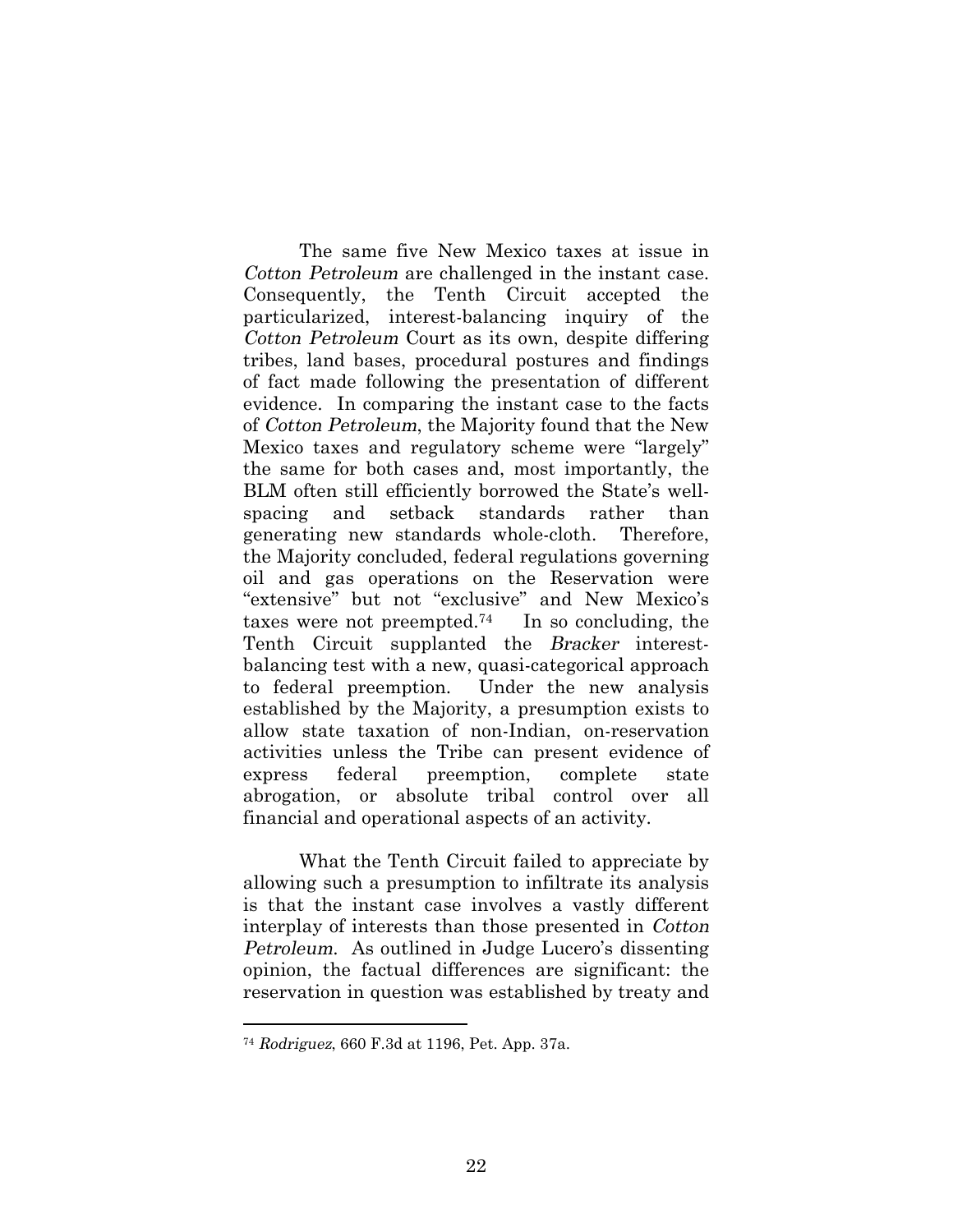statute, not executive order; the Tribe here is the Plaintiff in the suit and was involved in the trial and fact-finding portions of the case; the District Court heard evidence, and resultantly found, that the New Mexico taxes imposed a substantial economic burden on the Tribe and neither the Tribe nor the private oil and gas companies receive any on-Reservation economic benefit from the State; and, since Cotton Petroleum, new federal regulations and Congressional policy statements have been developed to increase tribal self-determination over onreservation resource development.75 However, instead of engaging in an analysis of the contrasting factual landscape, the Majority focused on the main similarity – i.e., the identity of the State taxes in question and the shared well-spacing and mechanical standards in federal and state regulation – to circumvent the type or quality of particularized inquiry required under Bracker, Ramah, and Cotton Petroleum.

As a result of the Majority's overly broad application of Cotton Petroleum, the prior federal preemption interest-balancing inquiry is overruled. Ordinarily, state jurisdiction is preempted by the operation of federal law if it interferes or is incompatible with federal and tribal interests reflected in federal law, unless the state interests at stake are sufficient to justify the assertion of state authority.76 But now, the Majority's Decision

<sup>75</sup> Id. at 1203 (Lucero, J. dissenting), Pet. App. 53a.

<sup>76</sup> See New Mexico v. Mescalero Apache Tribe, 462 U.S. 324, 334 (1983); Oklahoma Tax Comm'n v. Chickasaw Nation, 515 U.S. 450 (1995)("[I]f the legal incidence of the tax rests on non-Indians, no categorical bar prevents enforcement of the tax; if the balance of federal, state, and tribal interests favor the State, and federal law is not to the contrary").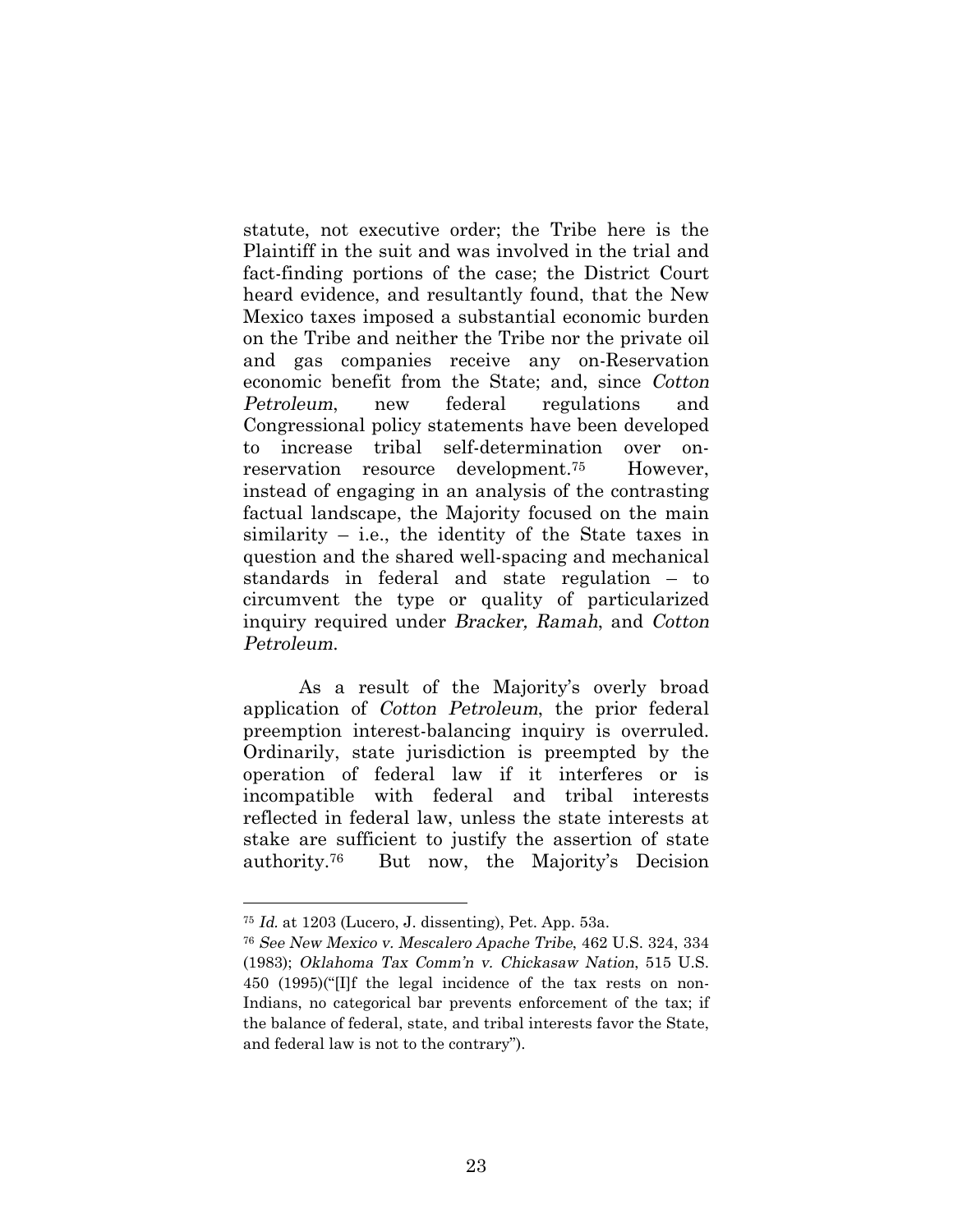engorges the federal preemption analysis to require absolute incompatibility. Under the Tenth Circuit's new analysis, if federal jurisdiction is merely informed by state regulation, even if complete federal authority is retained, the state interest is sufficient and no balancing is required.77 The Tribe respectfully submits that this Court should grant this Petition to resolve the growing conflict and settle the appropriate analysis for federal preemption of state taxes on non-Indian, on-reservation activities.

## B. The Majority's Rigid Application of Cotton Petroleum Fails to Recognize Recent Congressional Support for Increased Tribal Control Over Minerals Development.

To support its departure from settled precedent, the Majority notes the shift in general federal preemption analysis, as discussed in Cotton Petroleum. <sup>78</sup> However, this focus is misplaced. The appropriate inquiry is based on whether state jurisdiction "interferes or is incompatible with federal and tribal interests reflected in federal law."<sup>79</sup> Accordingly, the analysis should focus on Congressional, not judicial, action to ascertain what federal and tribal interests are reflected in federal law. While common law doctrines of the authority of tribes over their resource bases have narrowed, Congressional support for tribal self-determination

<sup>77</sup> Rodriguez, 660 F.3d at 1196, Pet. App. 37a.

<sup>78</sup> Id. at 1186 ("Supreme Court jurisprudence . . . has varied over the course of the past century . . . . more recently, such taxes have been upheld unless expressly or impliedly prohibited by Congress"), Pet. App. 17a.

<sup>79</sup> Mescalero Apache Tribe, 462 U.S. at 334.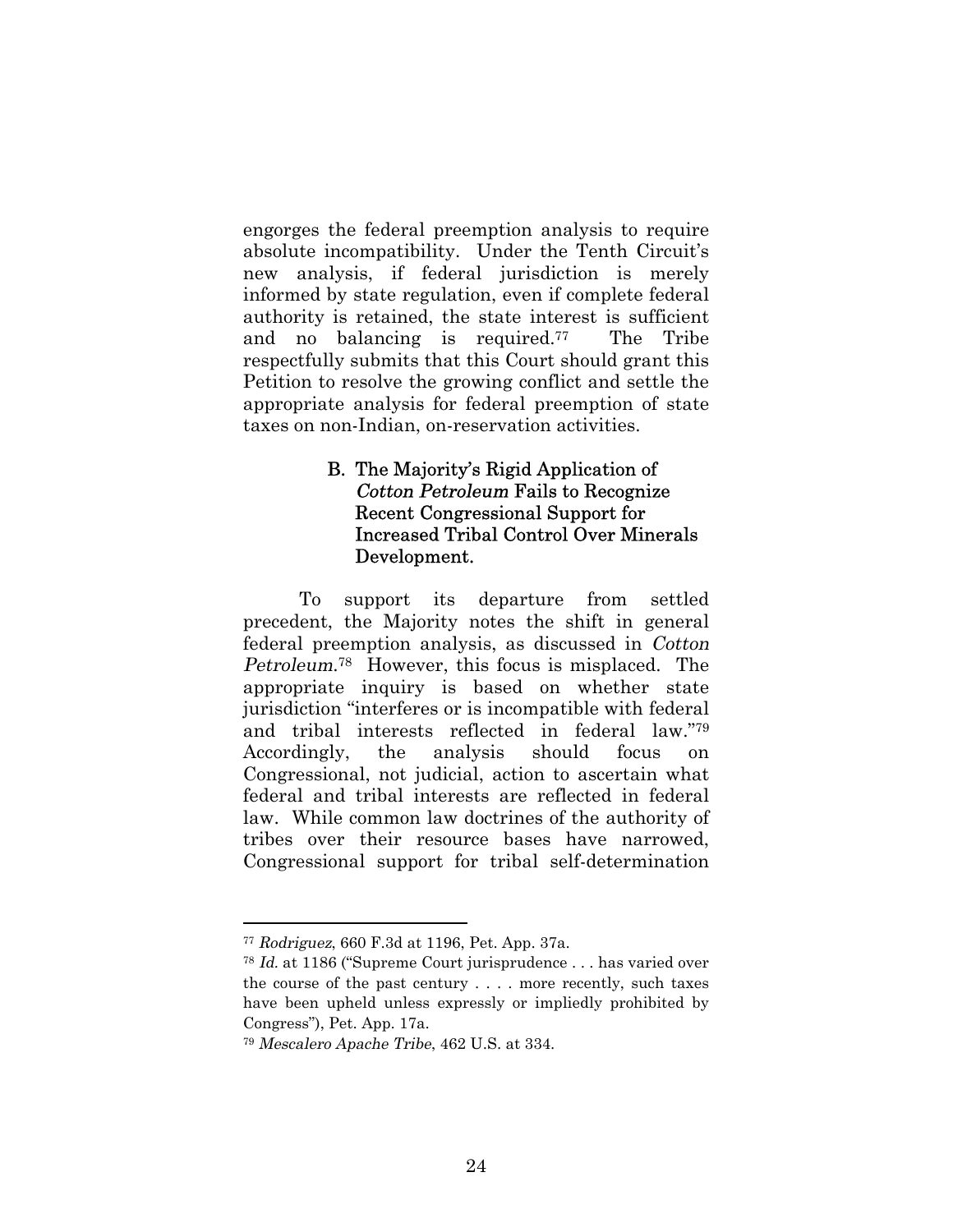over development of their resources has increased.<sup>80</sup> Since Cotton Petroleum in 1989, enhanced federal regulations have focused on strengthening tribal selfreliance and sovereignty in resource development, both in the form of particular regulations promulgated by the BIA and more general, sweeping policy pronouncements like those expressed in the Indian Tribal Energy Development and Self-Determination Act of 2005.81 However, by narrowly focusing on the evolution of the judicial doctrine of intergovernmental immunity, the Tenth Circuit lends support to its new, limited analysis: preemption must be express or implied through absolute federal authority and regulation, regardless of the particularized interests.

Despite myriad intervening advancements in regulations and various acts of Congress demonstrating strong federal support for increased tribal self-determination and control over resource development, the Majority froze itself in time and wrongfully overwrote Judge Parker's modern findings of fact with the historical and factual analysis in Cotton Petroleum. The effect of the Majority's holding, practically speaking, is that unless state involvement is completely abdicated or Congress has expressly preempted it, states may always impose taxes on non-Indian extraction of on-reservation

<sup>80</sup> See Judith Royster, Practical Sovereignty, Political Sovereignty, and the Indian Tribal Energy Development and Self-Determination Act, 12 Lewis & Clark L. Rev. 1065 (Winter 2008).

<sup>81</sup> Energy Policy Act of 2005, P.L. 109-58, 119 Stat. 770, Title V (August 8, 2005) (providing, among other things, mechanism for tribes to enter into leases or business agreements for development of mineral resources without review or approval by the Secretary of the Interior).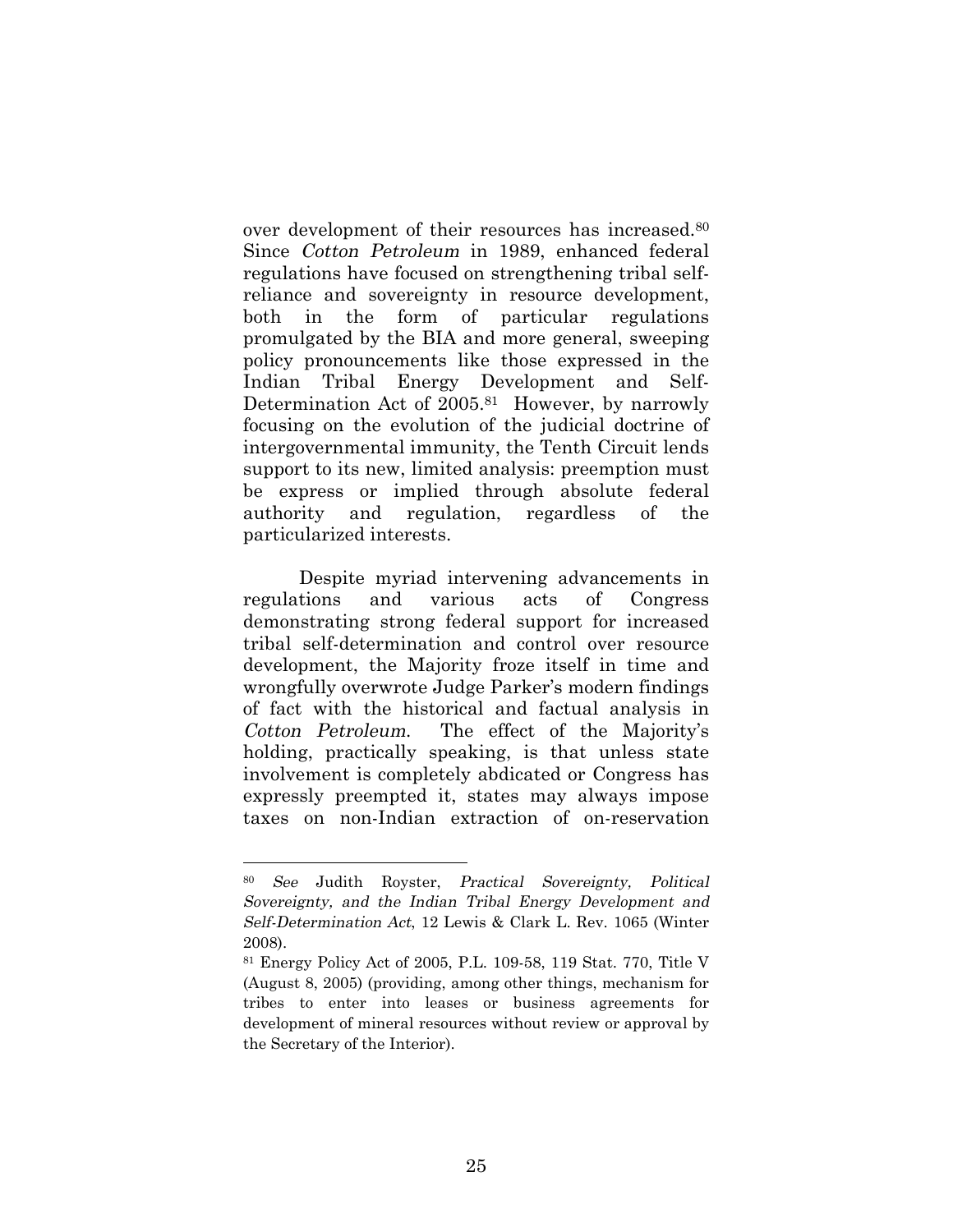minerals. This categorical approach is in direct conflict with the balancing test established in Bracker, Ramah, and Cotton Petroleum.

## C. The Tenth Circuit's Analysis Regarding Federal Interest Is Improperly Narrow and Requires Clarification.

In Bracker and Ramah, this Court found that the federal schemes were so pervasive as to preclude the additional burdens of state regulation.82 In so holding, this Court utilized an analysis of the specific regulations that applied to the non-Indian companies in question and the general, overarching federal presence in the field. The Bracker Court pointed to the scope and variety of federal regulations, the routine involvement of the BIA, and the federal and tribal control of the transportation of product on the reservation.83 Similarly, the Ramah Court found that the general federal preference for tribal regulation and federal supervision of the construction and financing of Indian education institutions to be sufficiently "comprehensive and pervasive."<sup>84</sup>

Importantly, neither case required a finding of complete abdication of state regulatory involvement nor the absolute presence of the federal regulatory scheme. And while it is very likely that at some point and in some way state laws informed the laws applied on the reservation, neither court addressed

<sup>82</sup> Bracker, 448 U.S. at 147-48; Ramah, 458 U.S. at 839-840.

<sup>83</sup> Bracker, 448 U.S. at 147-48 (discussing the wide range of applicable regulations; the daily supervision of the BIA with respect to timber management and construction, administration and maintenance of roads by the federal government, the Indian tribe, and tribal contractors).

<sup>84</sup> Ramah, 458 U.S. at 839.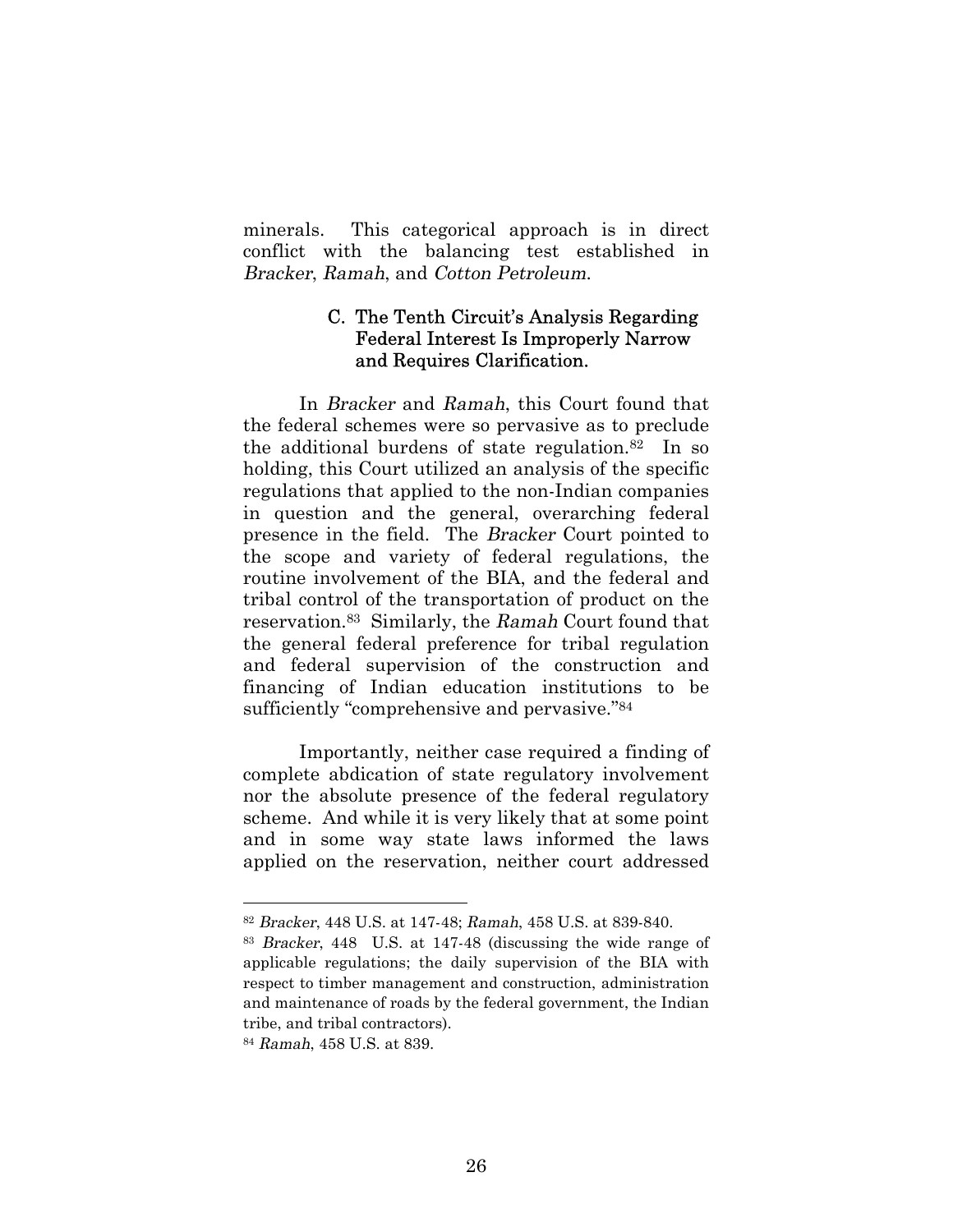whether the on-reservation speed limits or building code corresponded with state law. In fact, the Ramah Court expressly rejected the proposition that the federal Indian education scheme was not comprehensive because it did not specifically regulate school construction, which was the taxed activity.<sup>85</sup> The Ramah majority instead stated that the precedent established in Bracker was one addressing the comprehensive federal regulation of the general activity not the specific activity being taxed.86 The New Mexico tax was held to be precluded by the federal interest in the construction of autonomous Indian educational institutions.

Alternatively, the Majority applied an improperly focused analysis to the comprehensiveness of the federal regulatory oil and gas scheme. Unlike the analysis in Bracker, Ramah, and Cotton Petroleum, in which the Court engaged in a particularized inquiry into the federal interest, the Majority limited its analysis to the findings in Cotton Petroleum and held that, because the federal regulations were still informed by State well-spacing and setback standards, the federal regulations governing oil and gas operations on the Reservation were "extensive" but not "exclusive."87 The Majority erroneously set aside the District Court's findings regarding the pervasiveness of the federal regulatory scheme and the sovereign actions of the Tribe to

<sup>85</sup> Ramah, 458 U.S. at 842 n.5.

<sup>86</sup> Id. ("[In Bracker], we struck down Arizona's fuel tax and motor carrier license tax, not because of any specific federal interest in gasoline, licenses, or highways, but because the imposition of the state taxes on a non-Indian contractor doing work on the reservation was preempted by the comprehensive regulation of the harvesting and sale of timber").

<sup>87</sup> Rodriquez, 660 F.3d at 1194, Pet. App. 36a.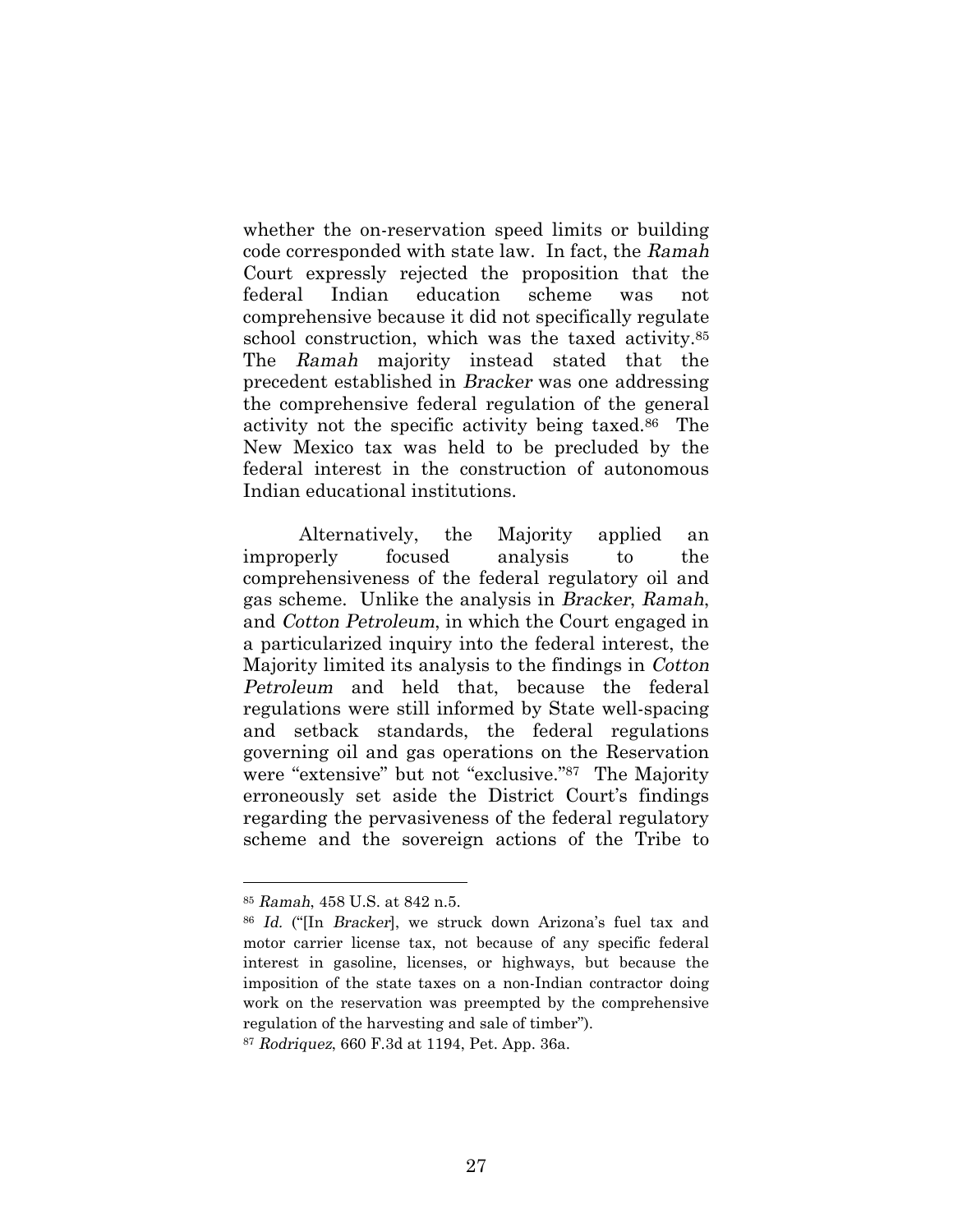exclude the State. The District court found that the federal regulatory authority over oil and gas operations was overwhelming – including complete regulatory authority over approvals of all aspects of an Application for Permit to Drill, well-spacing and setbacks, produced water disposal, and the plugging and abandoning of wells. The District Court also found that the Tribe exerted sovereign authority over the environmental regulation and programs on the New Mexico Lands to the express exclusion of the State. The numerous and all-encompassing federal regulations and the sovereign efforts of the Tribe to exert control over its resource base, are in complete alignment with the Congressional interest in tribal self-determination over the development of onreservation resources.88 Nevertheless, the Majority chose to ignore these facts in order to imprudently apply Cotton Petroleum.

The unrestrained application of Cotton Petroleum to the instant, and contrasting, facts resulted in an outcome overtly straying from the rule of law established in Bracker, Ramah, and Cotton Petroleum.

# D. The Tenth Circuit's New Rule Invites Confusion Among Courts Applying Federal Preemption Analysis.

The effect of Cotton Petroleum, as stated by the Tenth Circuit's decision, is to overrule this

<sup>88</sup> Response Brief of Appellee Ute Mountain Ute Tribe at 26-30 (discussing new regulations including the first set of regulations implementing the IMDA, new oil and gas leasing regulations promulgated by the BIA, and the Indian Tribal Energy Development and Self-Determination Act of 2005 and related regulations), Pet. App. 186a-190a.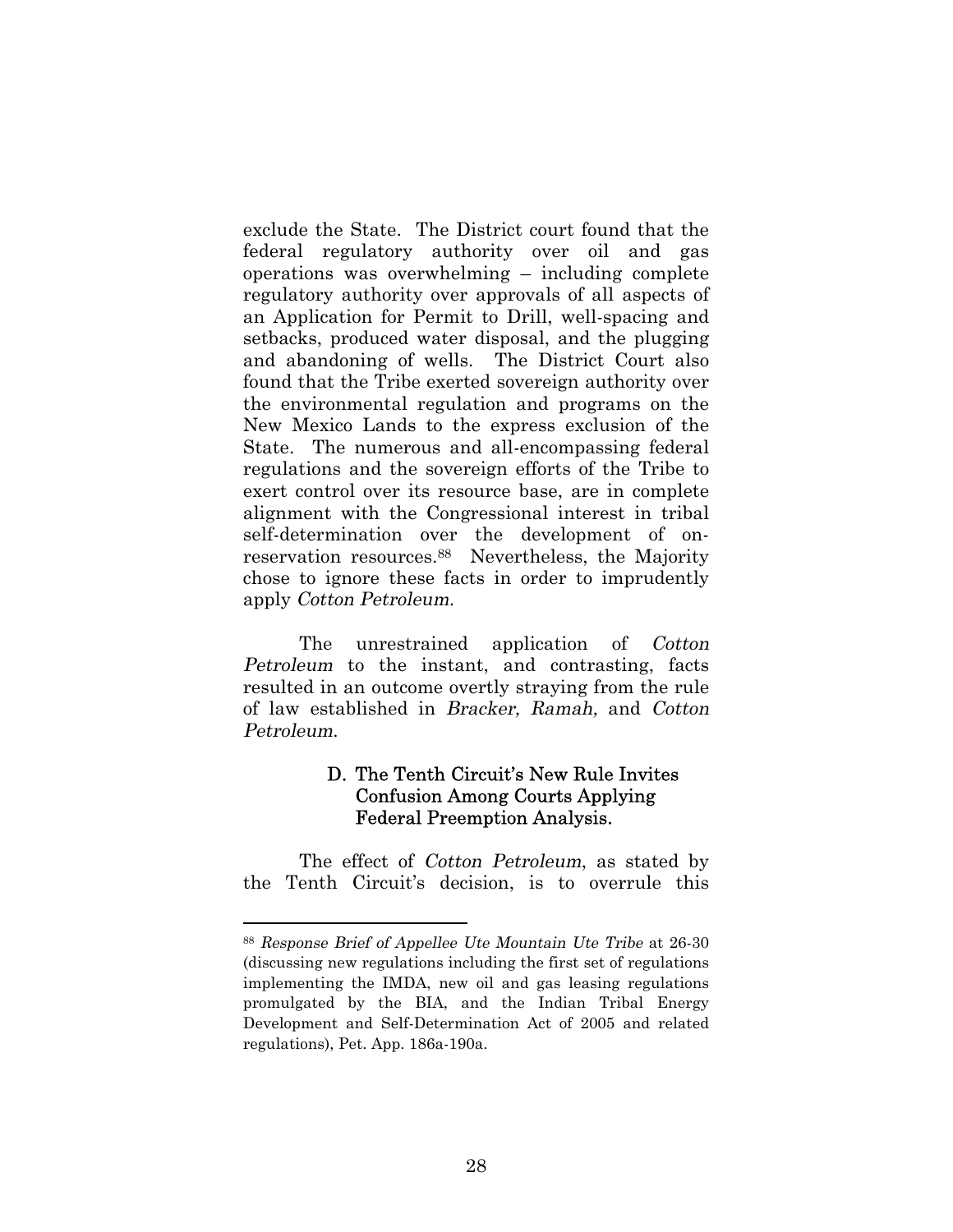Court's previous analysis of federal preemption. The Majority cites Cotton Petroleum for the new proposition that Congressional intent to allow state taxation is found in any harmonization between state and federal regulation. To put it another way, a prohibition of state taxation on non-Indian, onreservation oil and gas operations cannot be implied from Congressional intent to increase the selfdetermination of tribes or enhanced federal regulations over resource development. Instead, preemption may be found in the Tenth Circuit only where state and federal regulations are in complete disaccord or where Congress has taken express action. The Tenth Circuit's decision has, in practical terms, accepted the very proposition rejected in Bracker "that in order to find a particular state law to have been preempted by operation of federal law, an express Congressional statement to that effect is required."<sup>89</sup>

Like the Tenth Circuit, state appellate courts are also applying a categorical analysis, instead of the particularized Bracker inquiry, based on the holding in Cotton Petroleum. In Oklahoma Tax Commission v. City Vending of Muskogee, the Supreme Court of Oklahoma held that a triballyowned cigarette wholesaler had the burden to show Congressional intent to exempt tribal sales from state taxes.90 The Oklahoma court applied Cotton Petroleum as holding that the general decline and repudiation of the doctrine of intergovernmental tax immunity meant that oil and gas lessees operating on Indian reservations were subject to nondiscriminatory state taxation as long as Congress did not act affirmatively to preempt the state taxes.

<sup>89</sup> Bracker, 448 U.S. at 144.

<sup>90</sup> 835 P.2d 97 (Okla. 1992), cert denied, 506 U.S. 1001 (1992).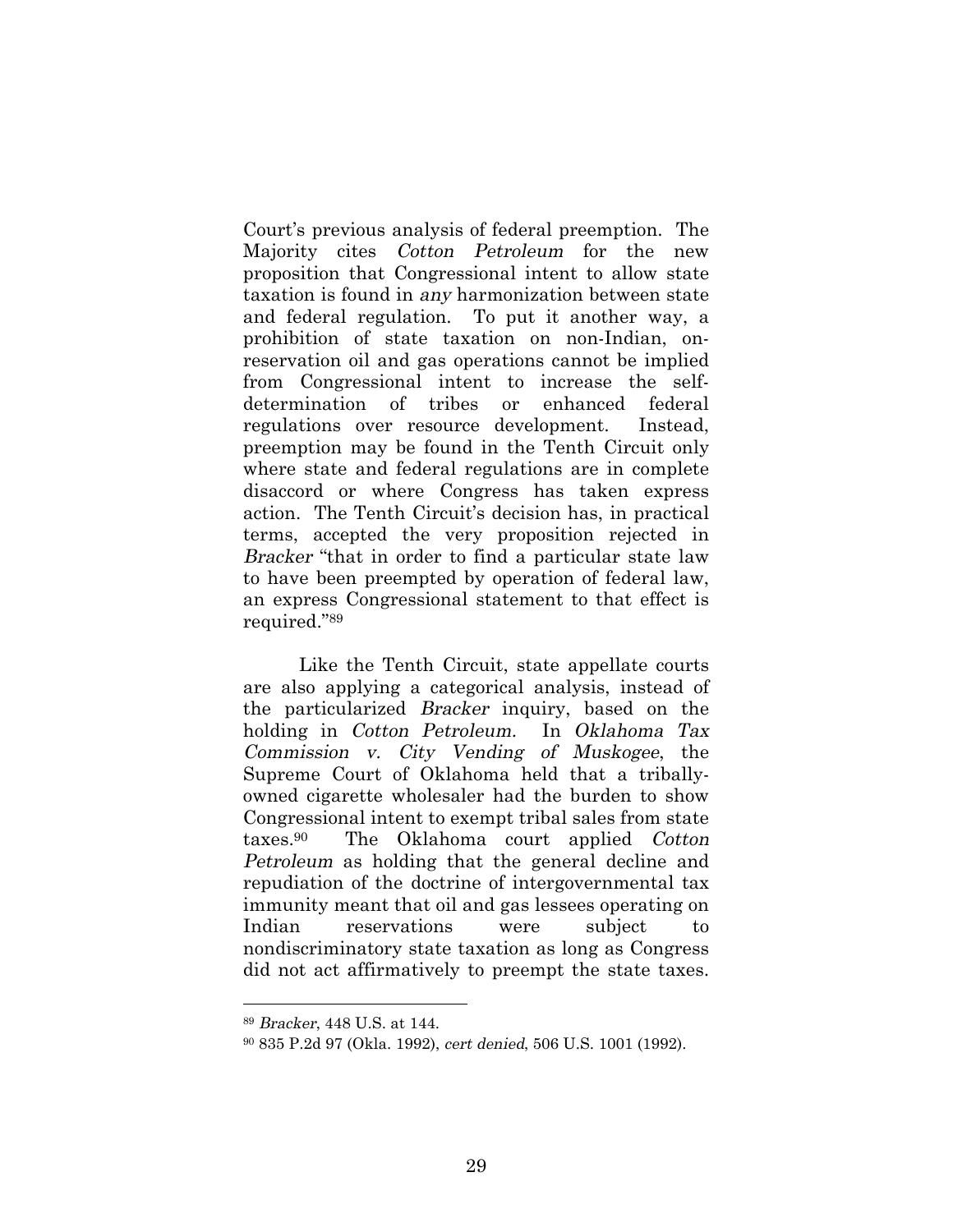Citing Cotton Petroleum and without undertaking any particularized Bracker inquiry, the Oklahoma court held that, because Congress had not expressly or impliedly acted to preempt state taxation, the State of Oklahoma could impose "a nondiscriminatory tax on private parties with whom the United States or an Indian tribe does business, even though the financial burden of the tax may fall on the United States or the tribe."<sup>91</sup>

Similarly, the Utah Supreme Court upheld the imposition of state and local taxes on oil and gas production within the Navajo Nation based solely on the holding of Cotton Petroleum and without any particularized inquiry into the nature of the state, federal and tribal interests at stake. In Texaco, Inc. v. San Juan County, the Utah Supreme Court held that under post-1938 case law, Congress's silence as to a question of state taxation of revenues from onreservation mineral leases is to be construed as permitting taxation.92 Relying heavily on the holding in Cotton Petroleum, the Utah Supreme Court affirmed the trial court's finding that because the act in question did not preclude the state's taxation of revenues from leases on the reservation, the state taxes were not preempted.

In contrast, in the Ninth Circuit, Hoopa Valley Tribe v. Nevins <sup>93</sup> still disallows federal trial and

<sup>91</sup> 835 P.2d at 108-109 (citing Cotton Petroleum, 490 U.S. at 175- 177) (emphasis in original).

<sup>92</sup> 869 P.2d 942, 945 (Utah 1994) (citing Cotton Petroleum, 490 at 175).

<sup>93</sup> 881 F.2d 657, 660-661 (9th Cir. 1989), cert denied, 494 U.S. 1055 (1990) (cited with approval by Judge Parker in Homans, 775 F. Supp. 2d at 1285).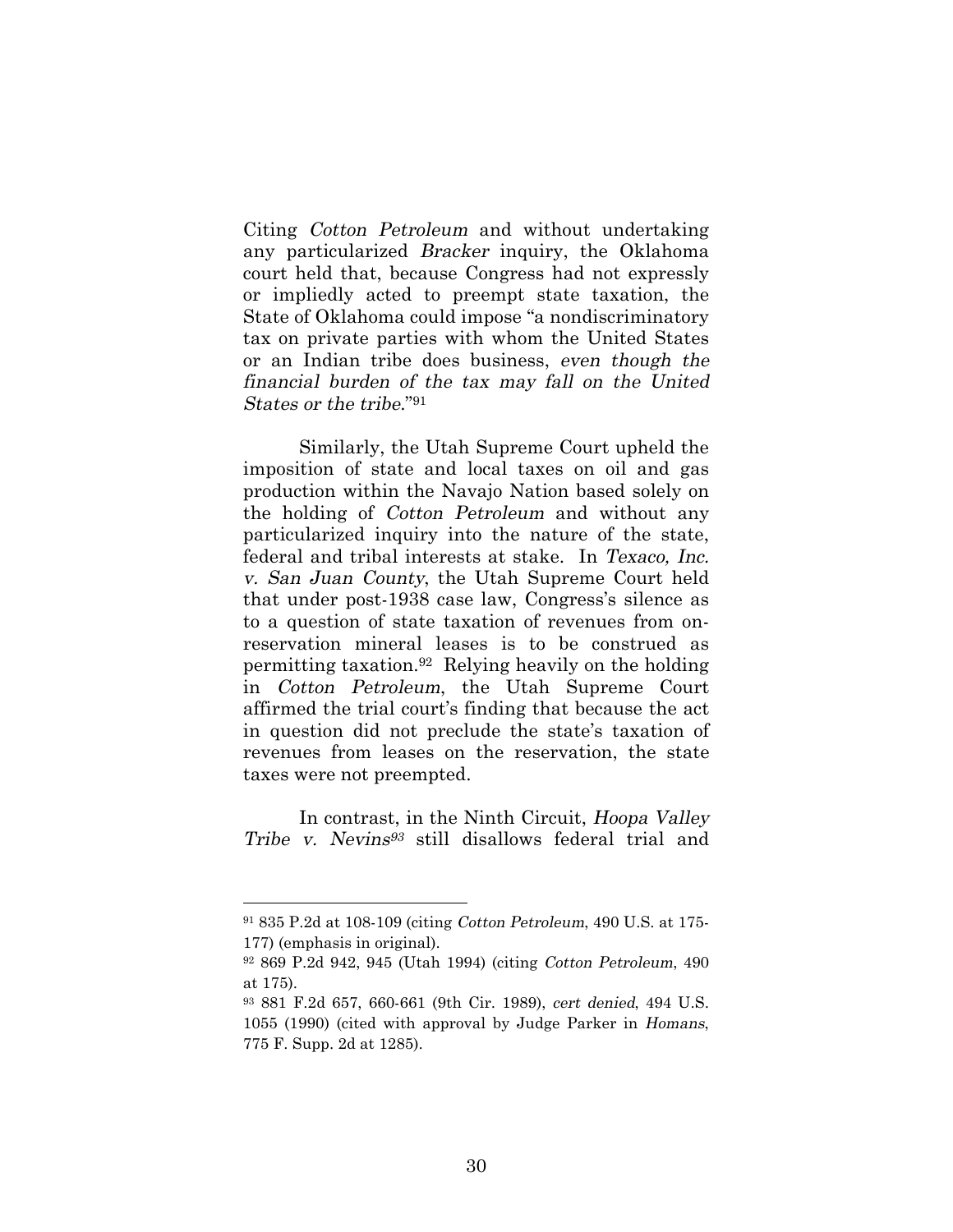appeals courts from considering alleged offreservation state benefits.

These cases illustrate the need for this Court's clarification of its prior rulings to prevent the overreaching results obtained from lower courts' misinterpretation of Cotton Petroleum and to address the circuit split between Rodriguez and Hoopa Valley Tribe.